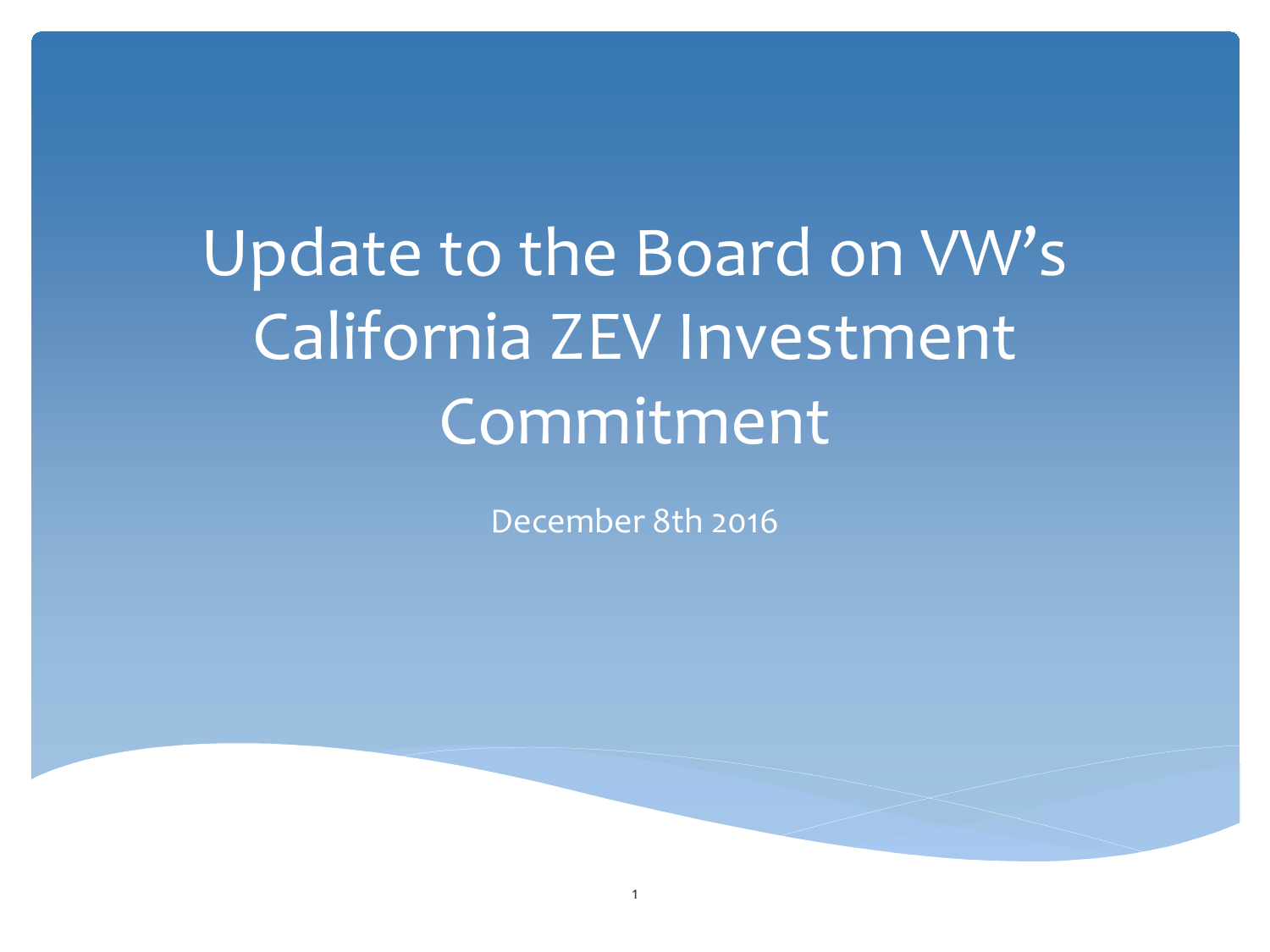### The VW 2.0L Partial Consent Decree

- ∗ Approved by judge on October 25, 2016
- ∗ Applies to entire United States with CA special provisions
- ∗ Consists of main body & Appendices A, B, C, and D
- ∗ Applies to VW 2.0-liter diesel engines
- ∗ Does not resolve claims for civil penalties
- ∗ Does not resolve claims concerning 3.0-liter vehicles
- ∗ Does not address any potential criminal liability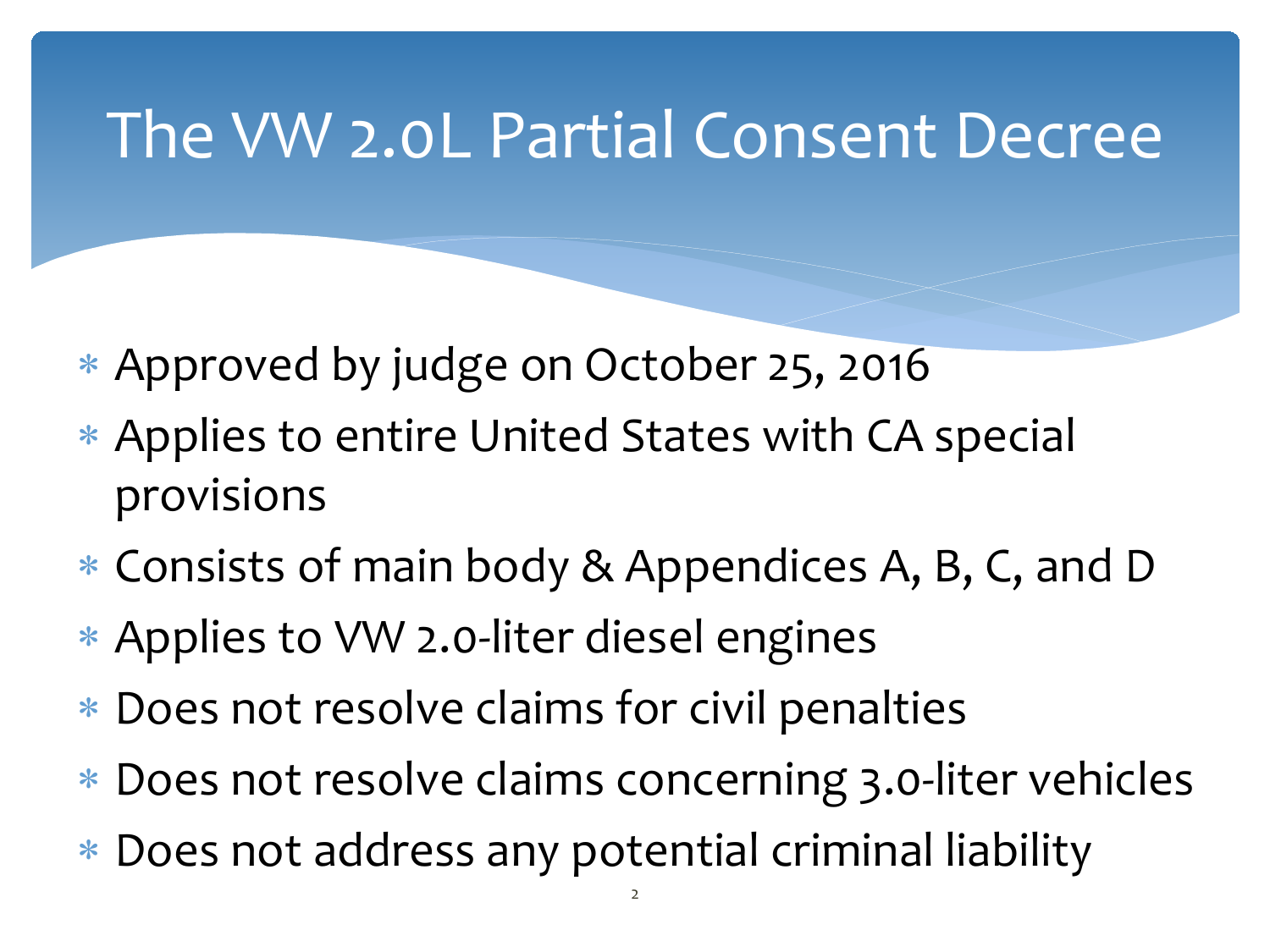## Consent Decree Appendices

#### ∗ Appendix A and B

- Applies to VW 2.0-liter subject vehicles already sold
- $\triangleright$  Specifies buyback, lease termination, and potential vehicle modification terms

#### ∗ **Appendix C - Today's topic**

- **Specifies VW's ZEV Investment Commitment**
- ∗ Appendix D
	- $\triangleright$  Specifies Mitigation Trust to address past and future excess emissions of NOx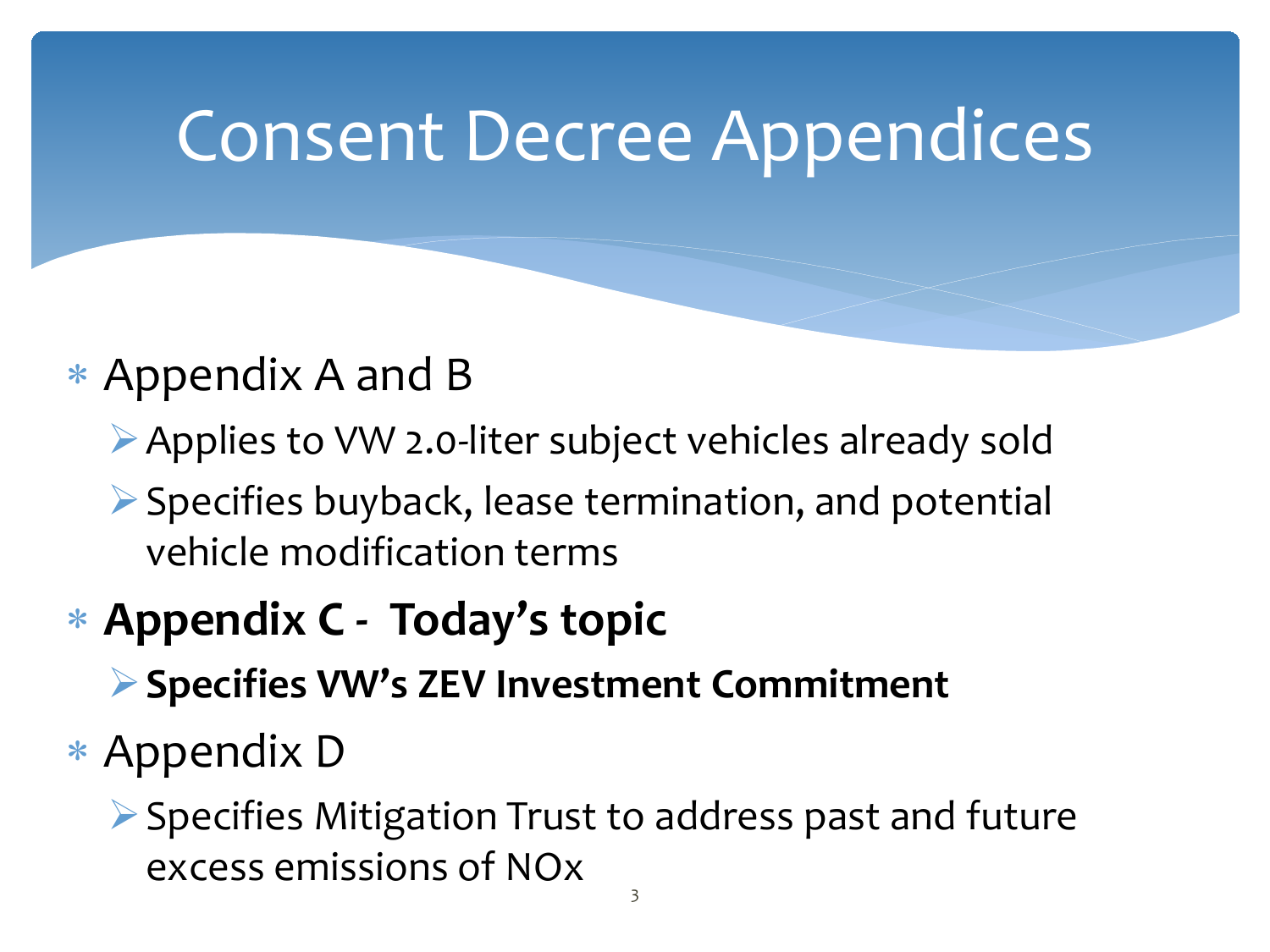# Appendix D: Environmental Mitigation Trust

- ∗ \$381 million allocated to California
- ∗ Mitigate the total lifetime excess NOx emissions
	- $\triangleright$  replace older heavy-duty vehicles and equipment in California with cleaner vehicles and equipment
		- On-road trucks
		- $\checkmark$  Transit, shuttle, and school buses
		- Off-road freight equipment
		- Ferries/tugs
		- **√Ocean going vessels**

 $\triangleright$  fund light-duty electric vehicle infrastructure (max of 15%)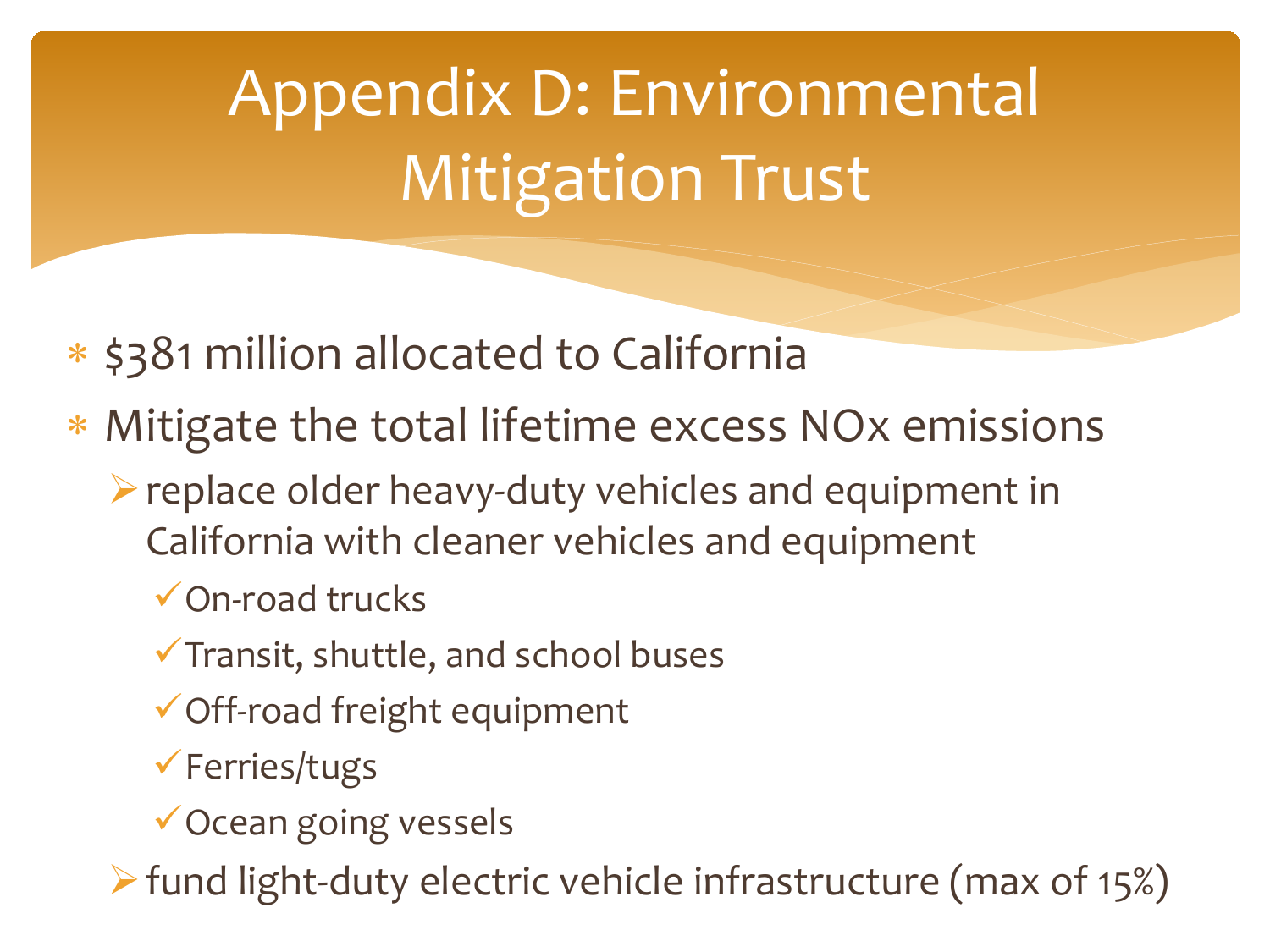# Appendix D: Environmental Mitigation Trust

- ∗ Governor (for California as Beneficiary) will identify a Lead Agency to act on the State's behalf to
	- ▶ Develop Beneficiary Mitigation Plan through a public process
	- $\triangleright$  Implement the Beneficiary Mitigation Plan and its projects
	- $\triangleright$  Report to the Trustee semi-annually
- ∗ Trust is expected to be effective in early 2017
- ∗ Staff to return in 2017 with Appendix D Update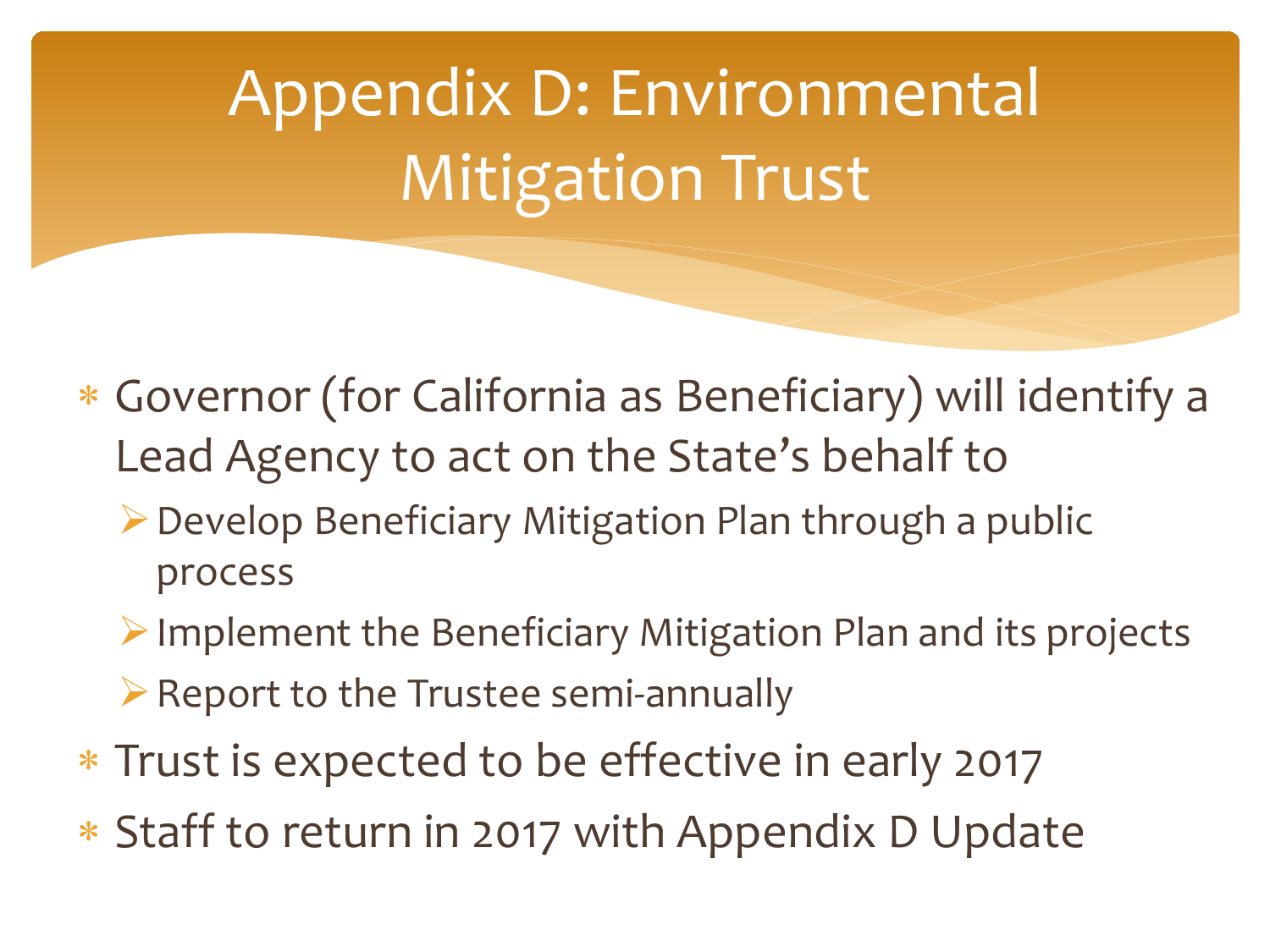## Appendix C: ARB ZEV Initial Priorities

- ∗ Support ZEV market growth
- ∗ Increased availability of ZEV Infrastructure
- ∗ Increased awareness of ZEVs
- ∗ Increased access to ZEVs for all Californians
- ∗ Guided by
	- **► Governor's ZEV Action Plan**
	- ▶ SB 350 Clean Energy and Pollution Reduction Act of 2015
	- SB 1275 Charge Ahead California Initiative (2014)
	- ▶ SB 535 California Global Warming Solutions Act: GHG Fund  $(2012)$  (now updated by SB  $1550)$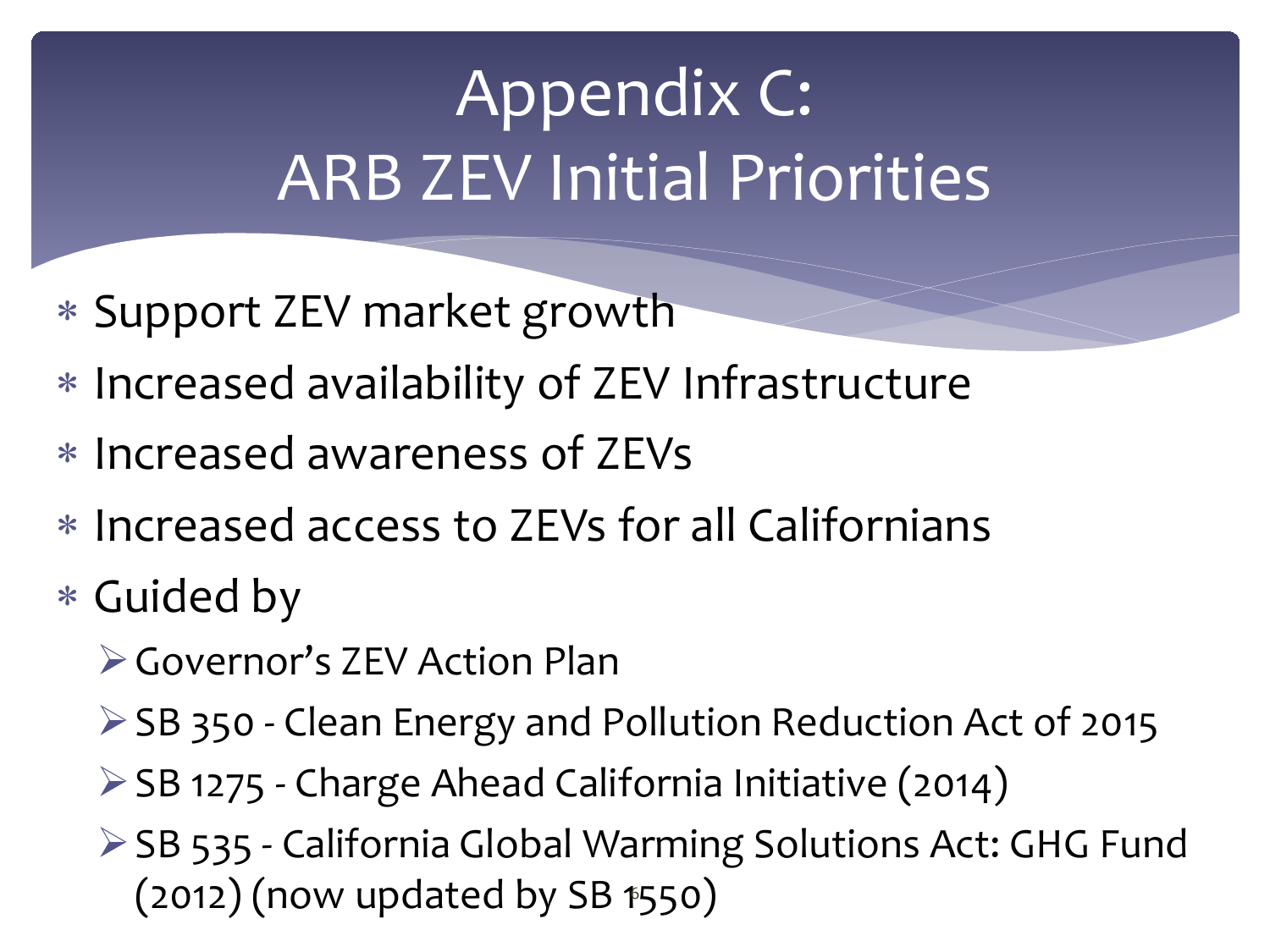## Appendix C: VW ZEV Investment

- ∗ VW to spend \$2B nationally, \$800M in CA
- ∗ 10-year spending period, four 30-month cycles
- ∗ Third party review annually
- ∗ Investment Goals
	- $\triangleright$  Support transportation electrification
	- Support the next generation of zero-emission vehicles
	- $\triangleright$  Grow the State's burgeoning ZEV market
	- $\triangleright$  Support access to ZEVs, including for low- and moderateincome consumers in disadvantaged communities <sup>7</sup>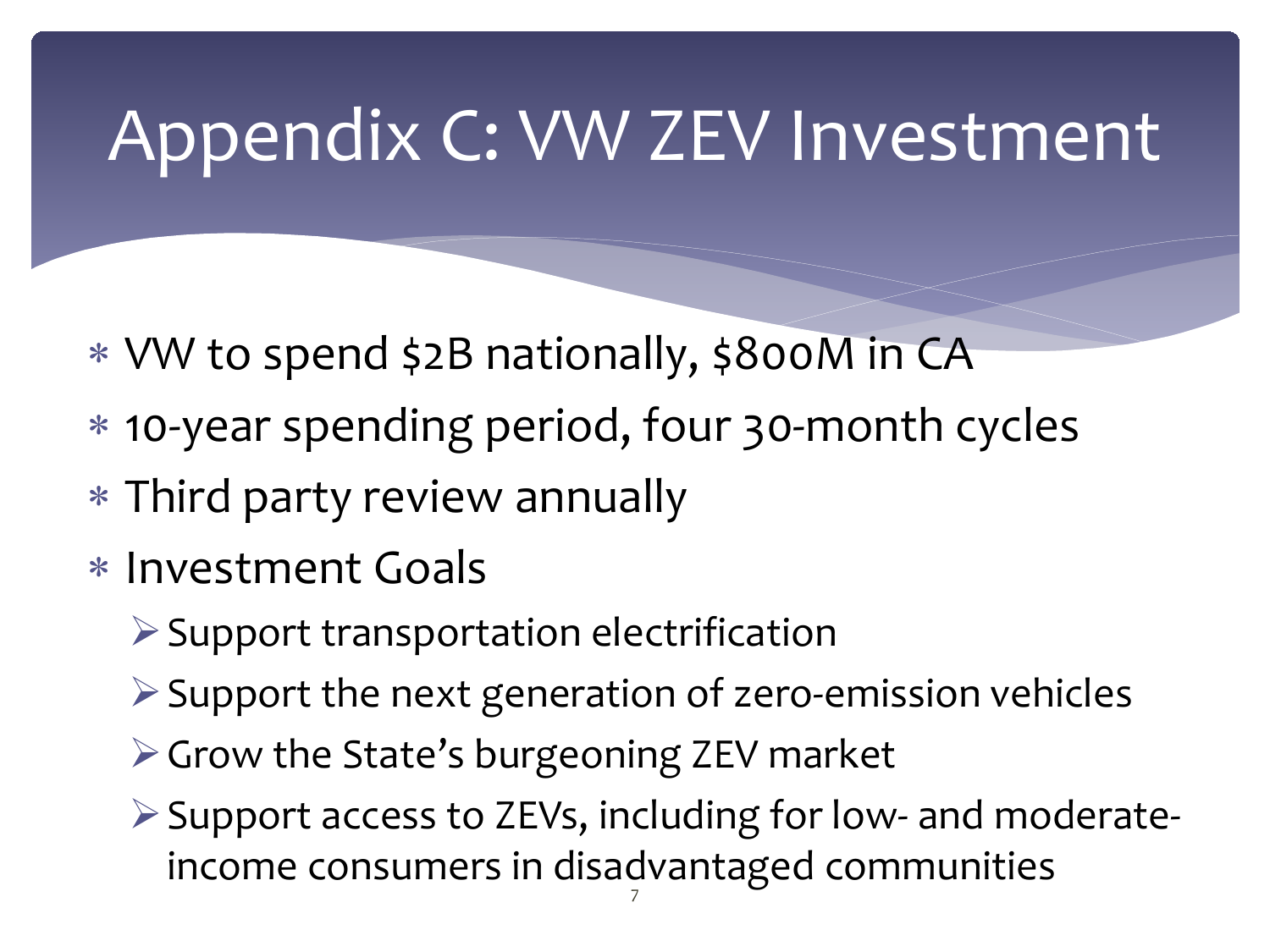## Appendix C: VW ZEV Investment

- ∗ Eligible ZEV Investments include:
	- $\triangleright$  ZEV Infrastructure
	- $\triangleright$  Brand-neutral education and public awareness campaigns
	- ZEV access improvements for all California consumers
	- $\triangleright$  A Green City initiative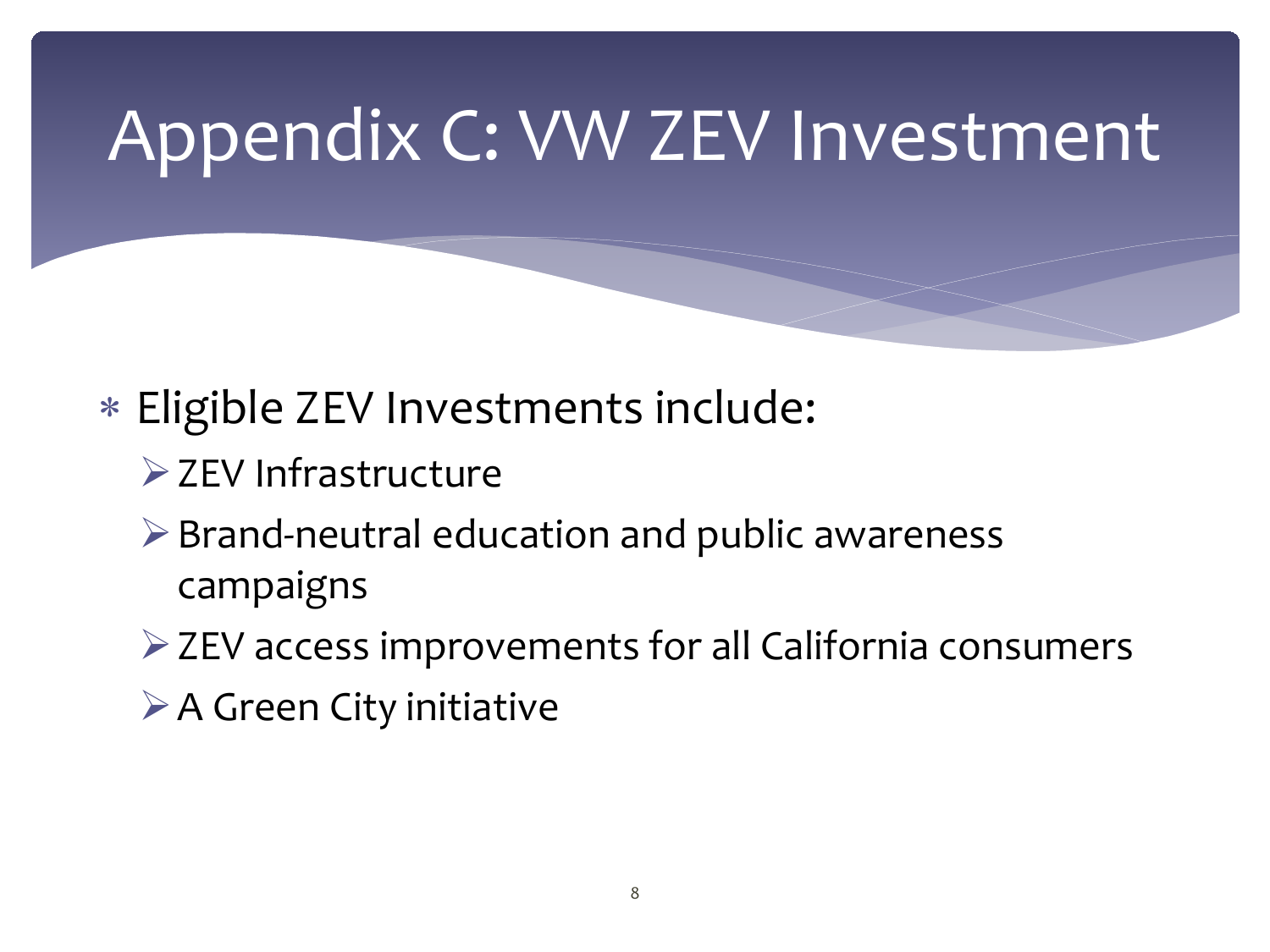## Appendix C – Category 1: ZEV Infrastructure

- ∗ Design/planning, construction/installation, operation, and maintenance of ZEV Infrastructure
- ∗ Support and advance the use of ZEVs
- ∗ May include installation of:
	- Level 2 chargers, DC Fast Chargers, next generation chargers
	- Heavy-duty ZEV fueling infrastructure (California)
	- $\triangleright$  ZEV fueling stations
- ∗ Guidance exists (Readiness Plans) for siting 9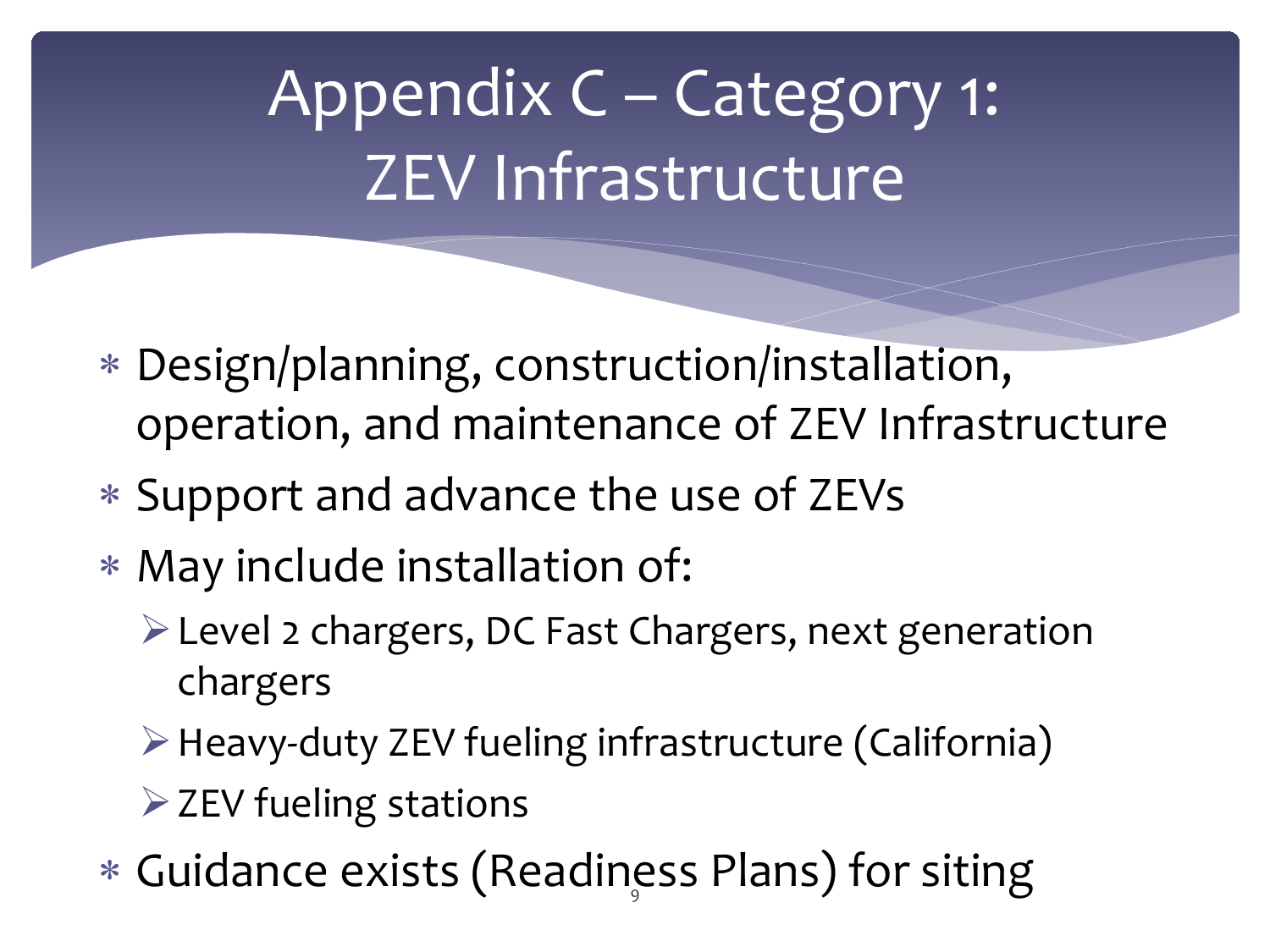## Appendix C – Category 2: Education and Outreach

- ∗ Brand-neutral education or public outreach that builds or increases public awareness of ZEVs
	- Cannot feature or favor VW vehicles or services
	- $\triangleright$  May contain the statement, "sponsored by Volkswagen"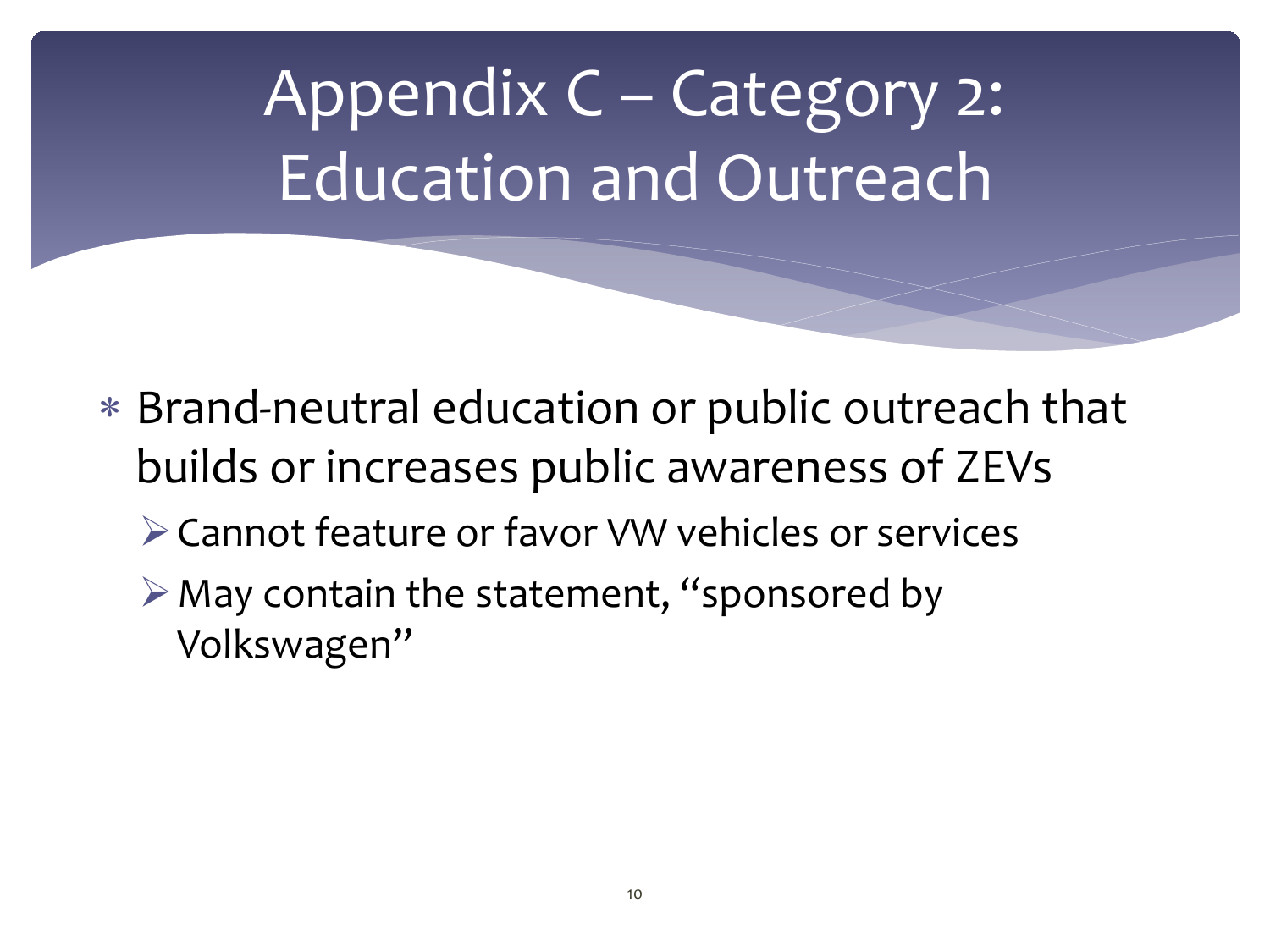# Appendix C – Category 3: ZEV Access

- ∗ Increase public exposure and/or access to ZEVs
- ∗ Makes consumer ZEV access possible without purchase or lease
- ∗ Examples
	- $\triangleright$  Scrap and replace with ZEV programs (in California)
	- $\triangleright$  ZEVs in car-share services
	- $\triangleright$  ZEV rideshare or ride hailing services
	- **≻ ZEV autonomous vehicle services**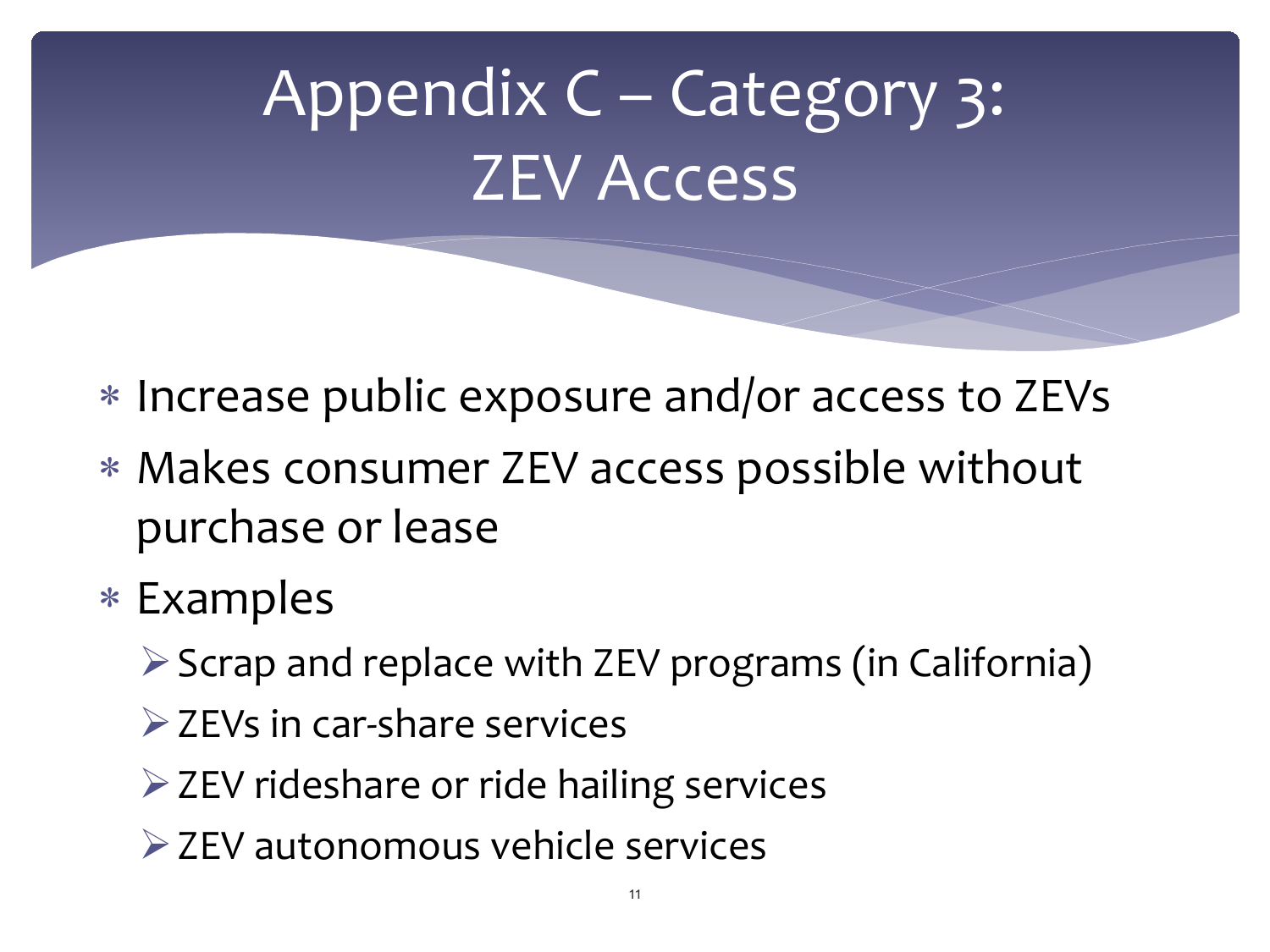# Appendix C – Category 4: Green City

∗ Demonstration in a concentrated fashion: **≻Operation of ZEV car sharing services**  $\triangleright$  ZEV shuttle service/transit applications  $\triangleright$  ZEV freight transport projects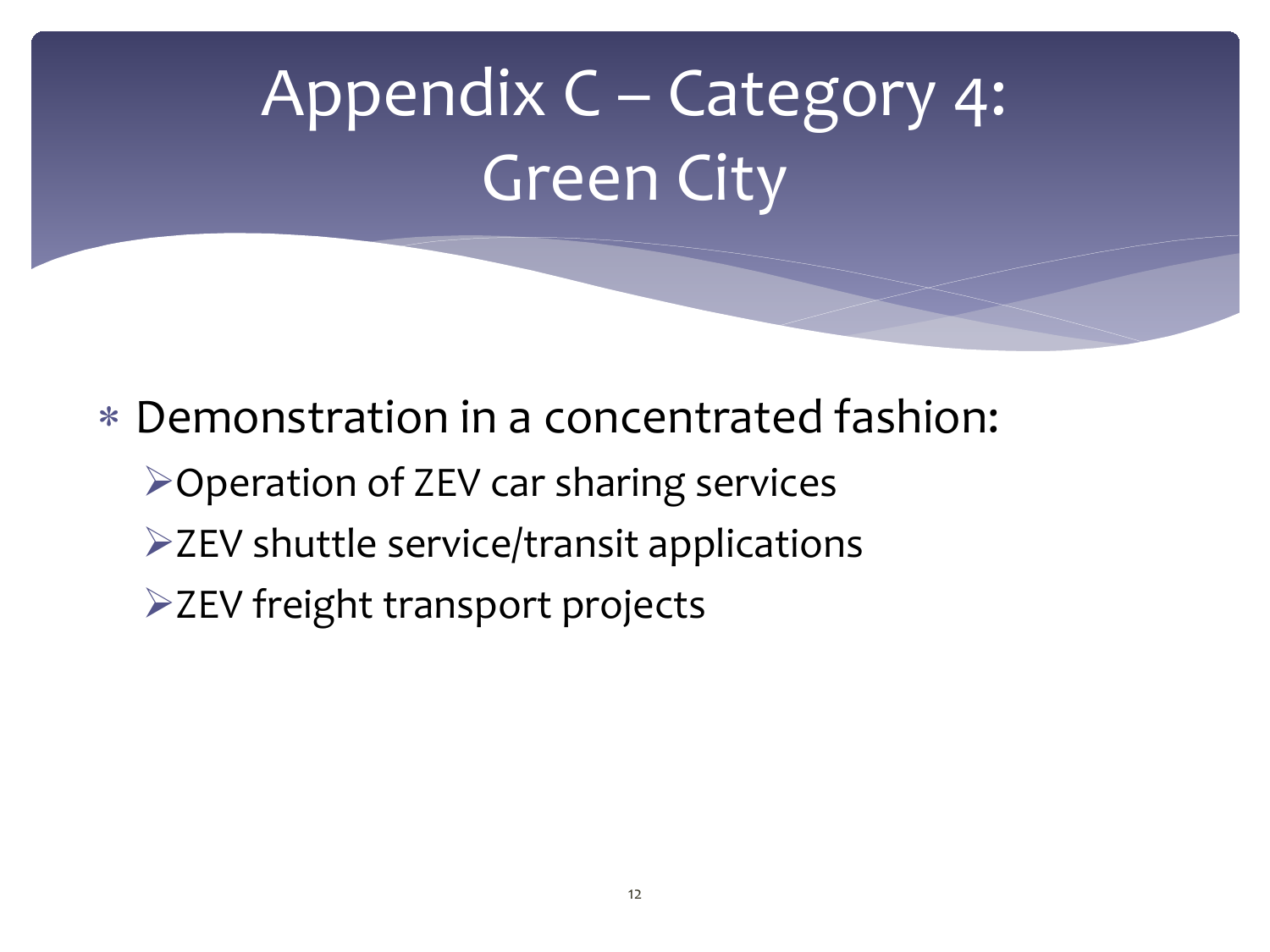### California's Initial Guiding Principles for VW ZEV Investments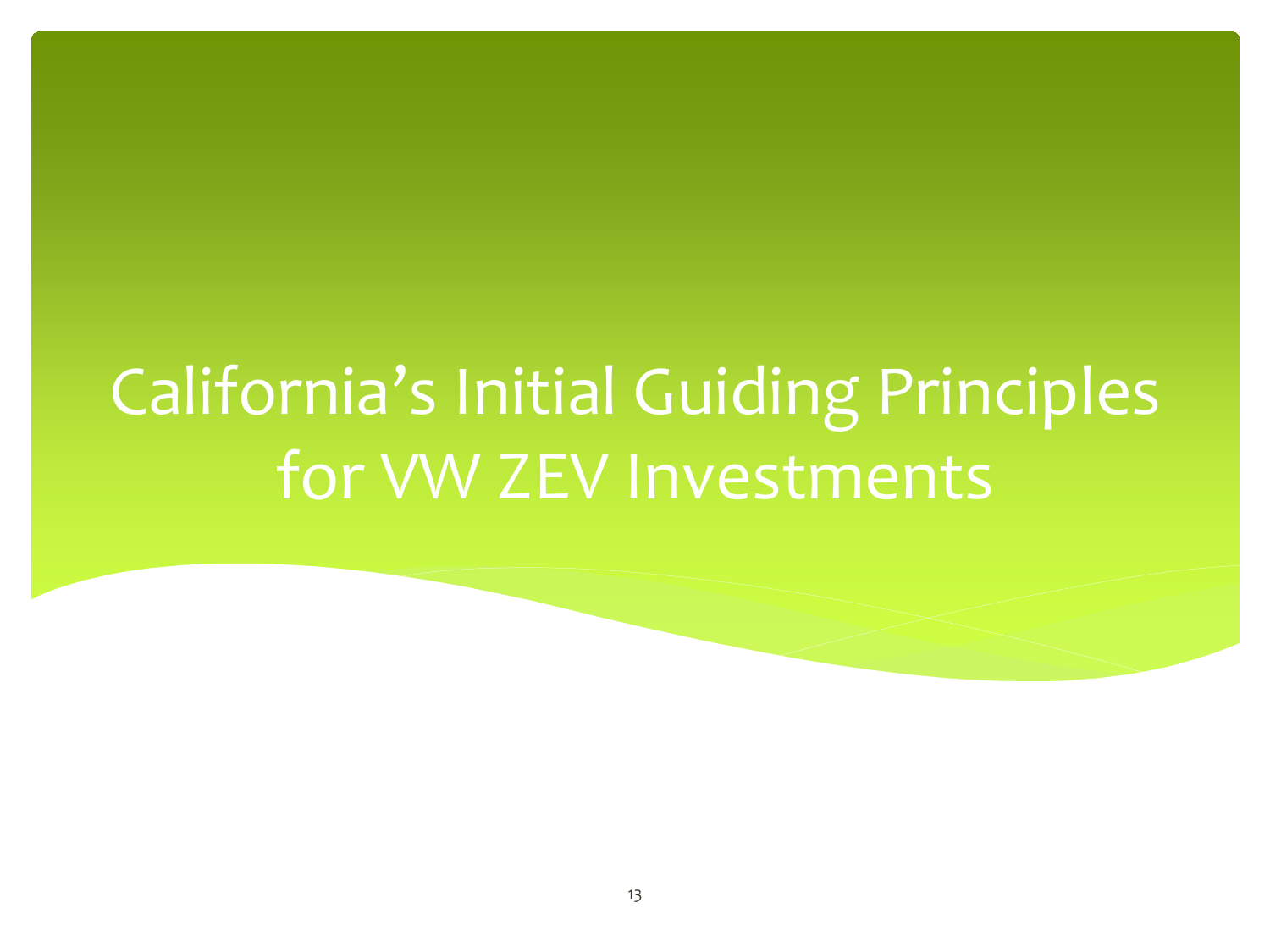### First Investment Plan Priorities

- ∗ California's highest priorities for investment in the first 30-month cycle are public *ZEV infrastructure and public awareness*
	- This complements the California ZEV Action Plan, which identifies these as high priorities for supporting the ZEV market
- ∗ We urge VW to make *early, visible progress* in the beginning of the first 30-month cycle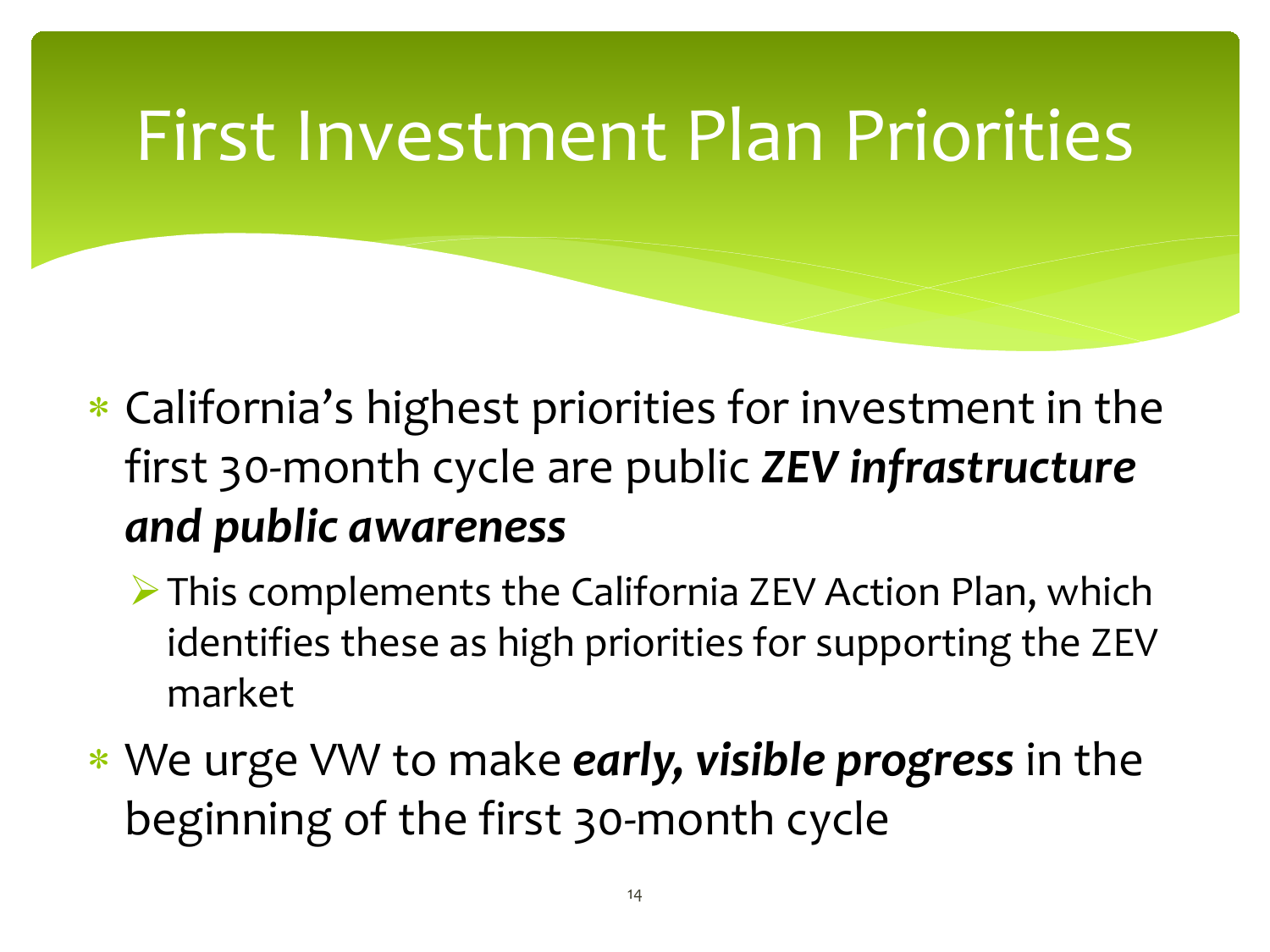# Additional and Complementary Investment

- ∗ The expenditures should be *complementary and additional* to investments being made by government and the private sector in California
- ∗ ZEV Investments should **add to and** *increase overall market support* to accelerate ZEV sales growth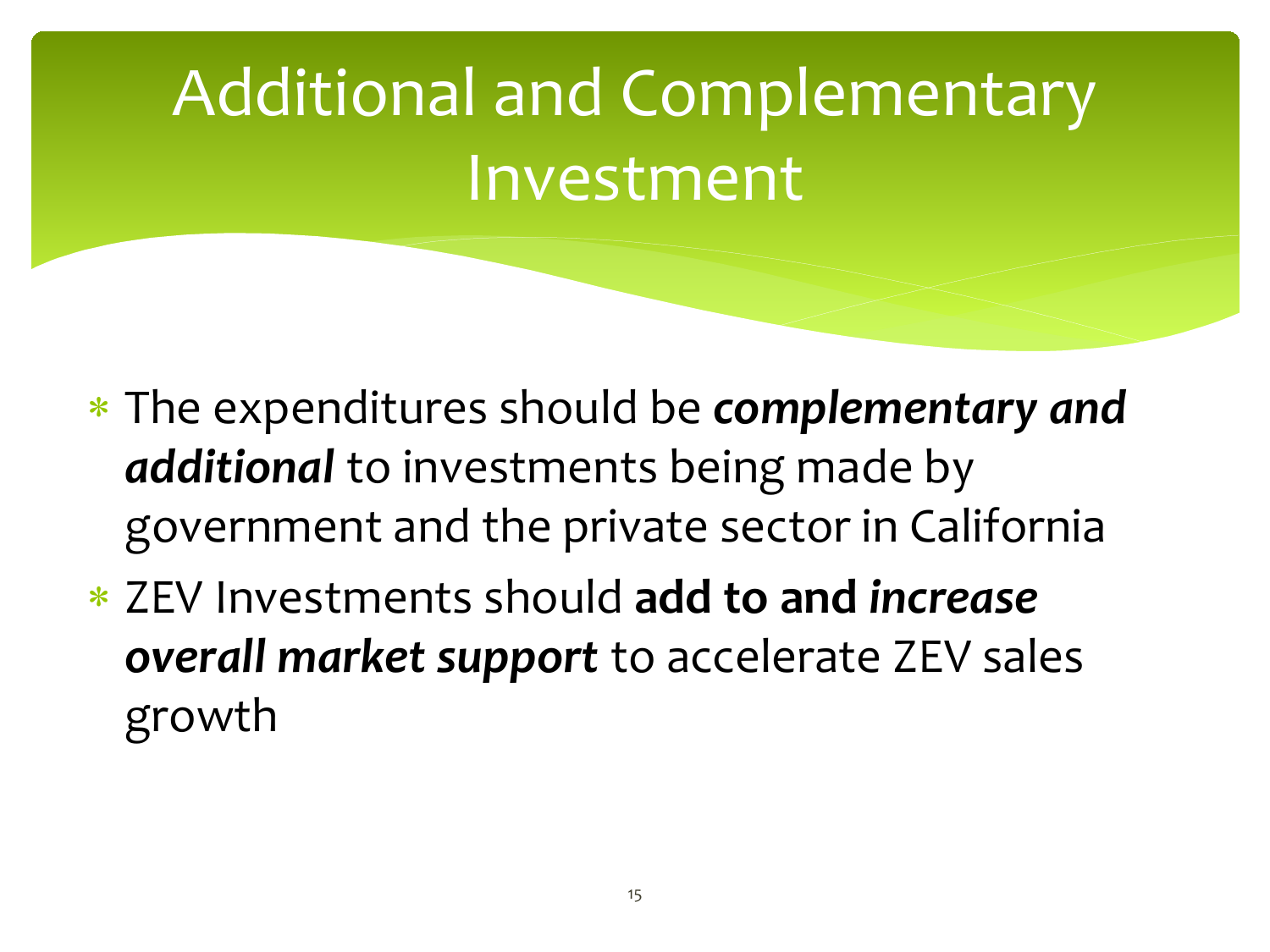### Transformation

- ∗ To complement SB350's transportation electrification goals, California encourages pursuit of *"transformational" programs* in breakthrough e-mobility concepts that can catalyze widespread Transportation Electrification
- ∗ While the CD requires VW to invest across a variety of geographic regions of the state, we recommend *creating transformation through focused implementation in a variety of community types, particularly disadvantaged communities*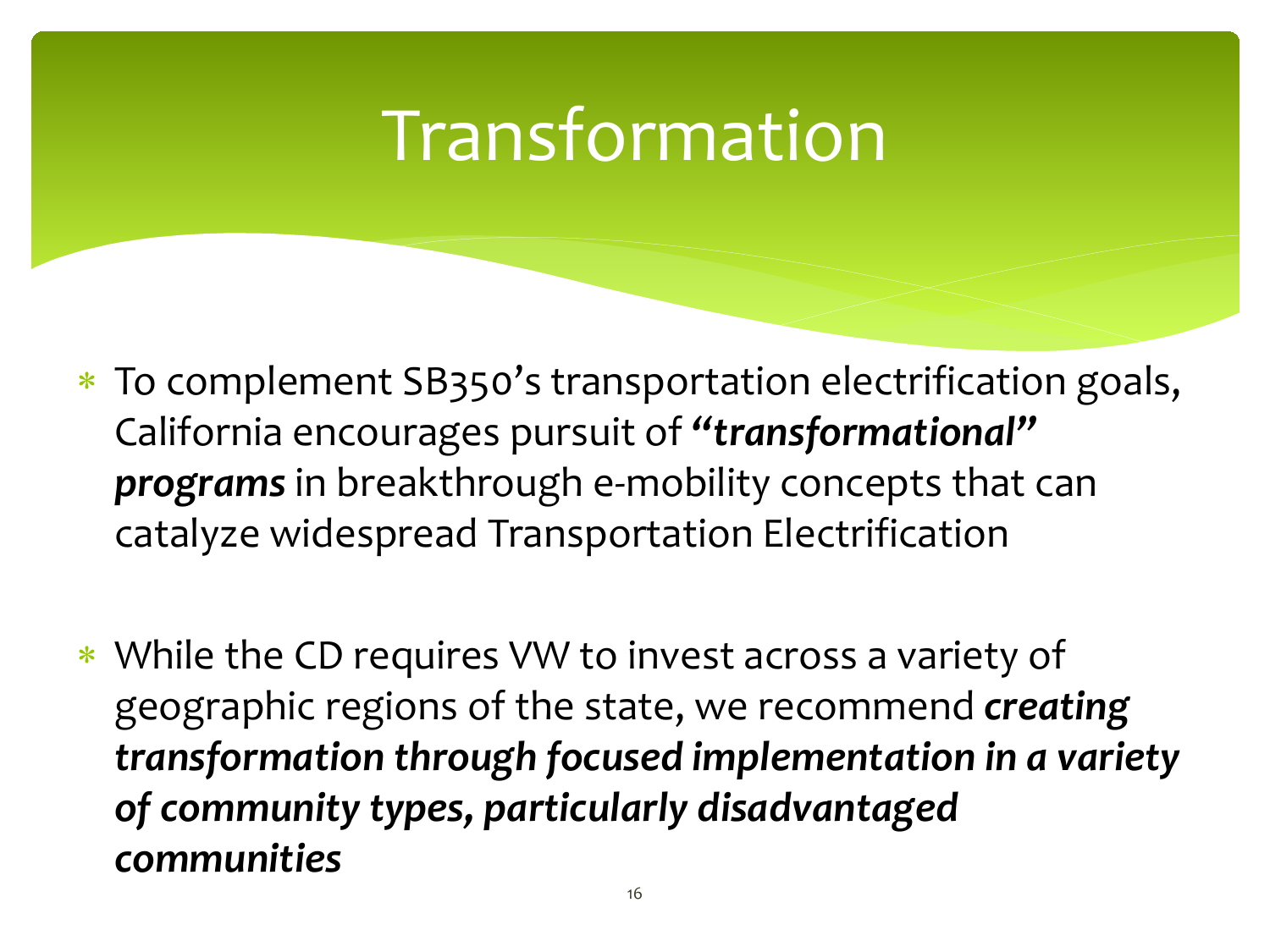### Investment Where Most Needed

∗ A significant percentage (25%) of the funds should be dedicated to *investments in disadvantaged/low-income communities*, matching the goals of SB535/SB 1550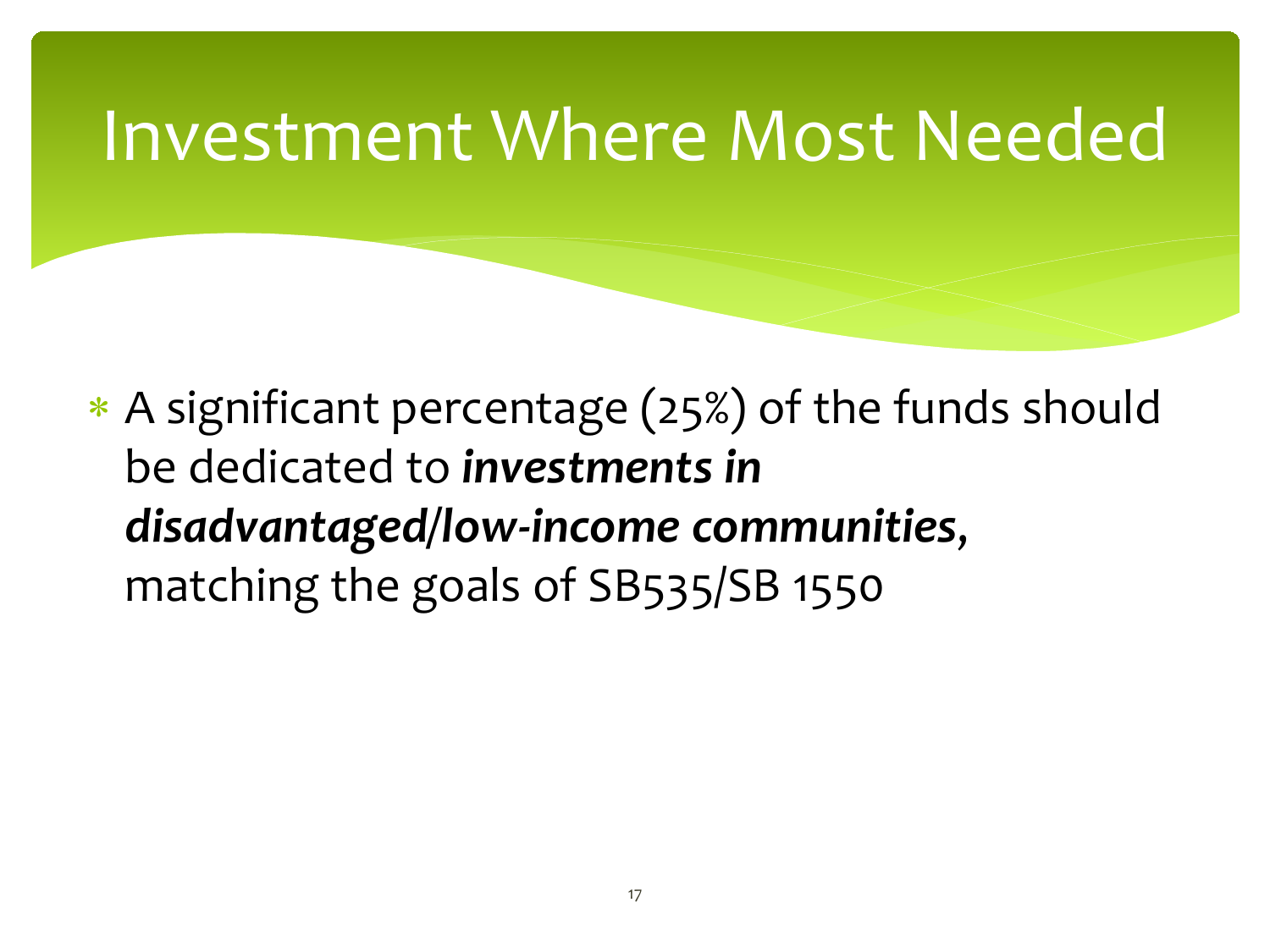# Hydrogen Investment

- ∗ *Hydrogen* as a transportation fuel is important to California
	- $\triangleright$  Technology diversity
	- $\triangleright$  Scalable to larger vehicle categories
	- $\triangleright$  Refueling range and speed
	- Assists with meeting air quality and GHG goals
- ∗ VW should be strongly encouraged to include hydrogen fueling investment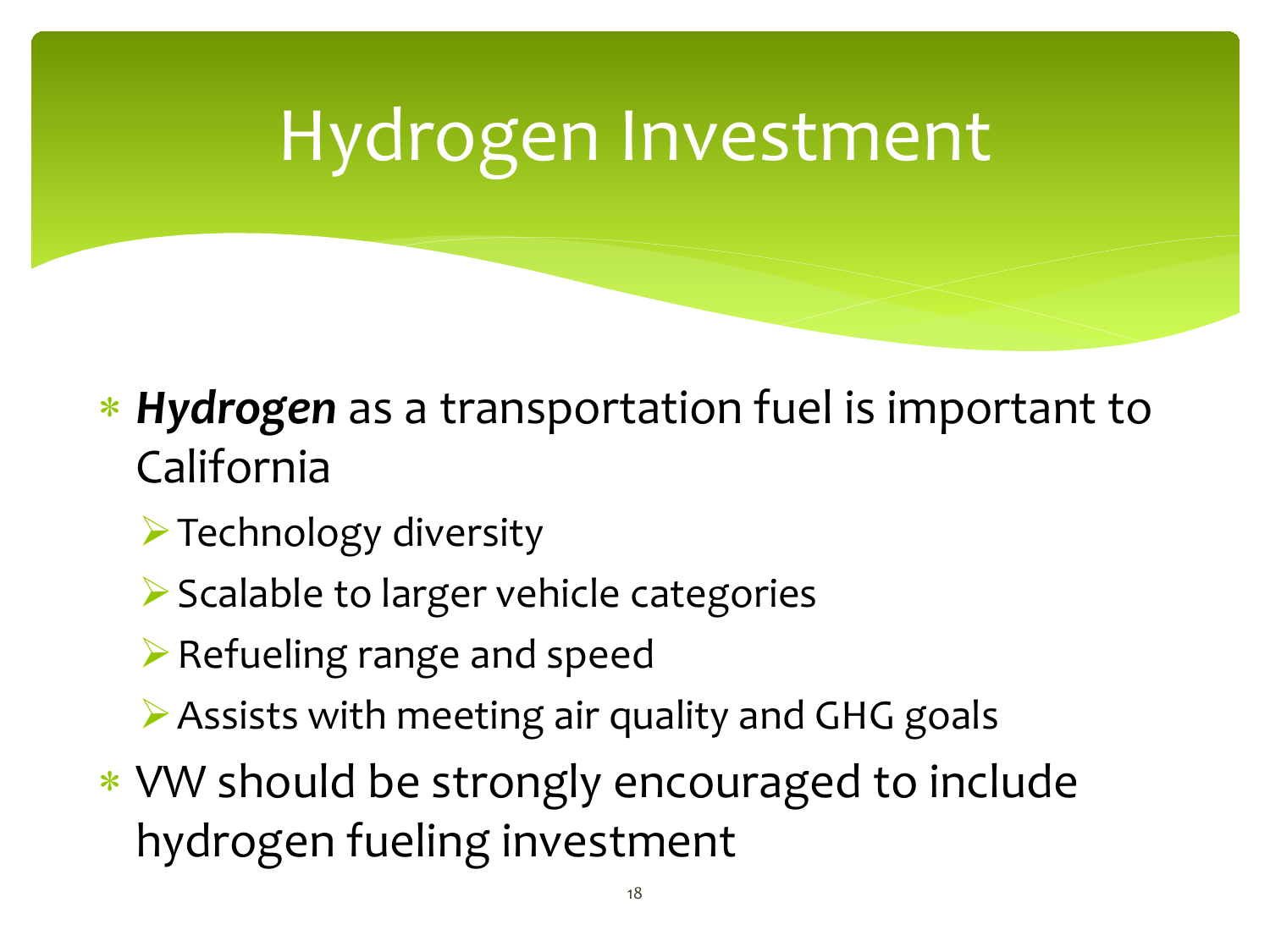### Data Collection

#### ∗ *Data collection and reporting* is very important to California

- $\triangleright$  Transparency
- $\triangleright$  Effectiveness of programs,
- $\triangleright$  Implementation, durability and maintenance issues
- $\triangleright$  Help inform funding programs and grid integration issues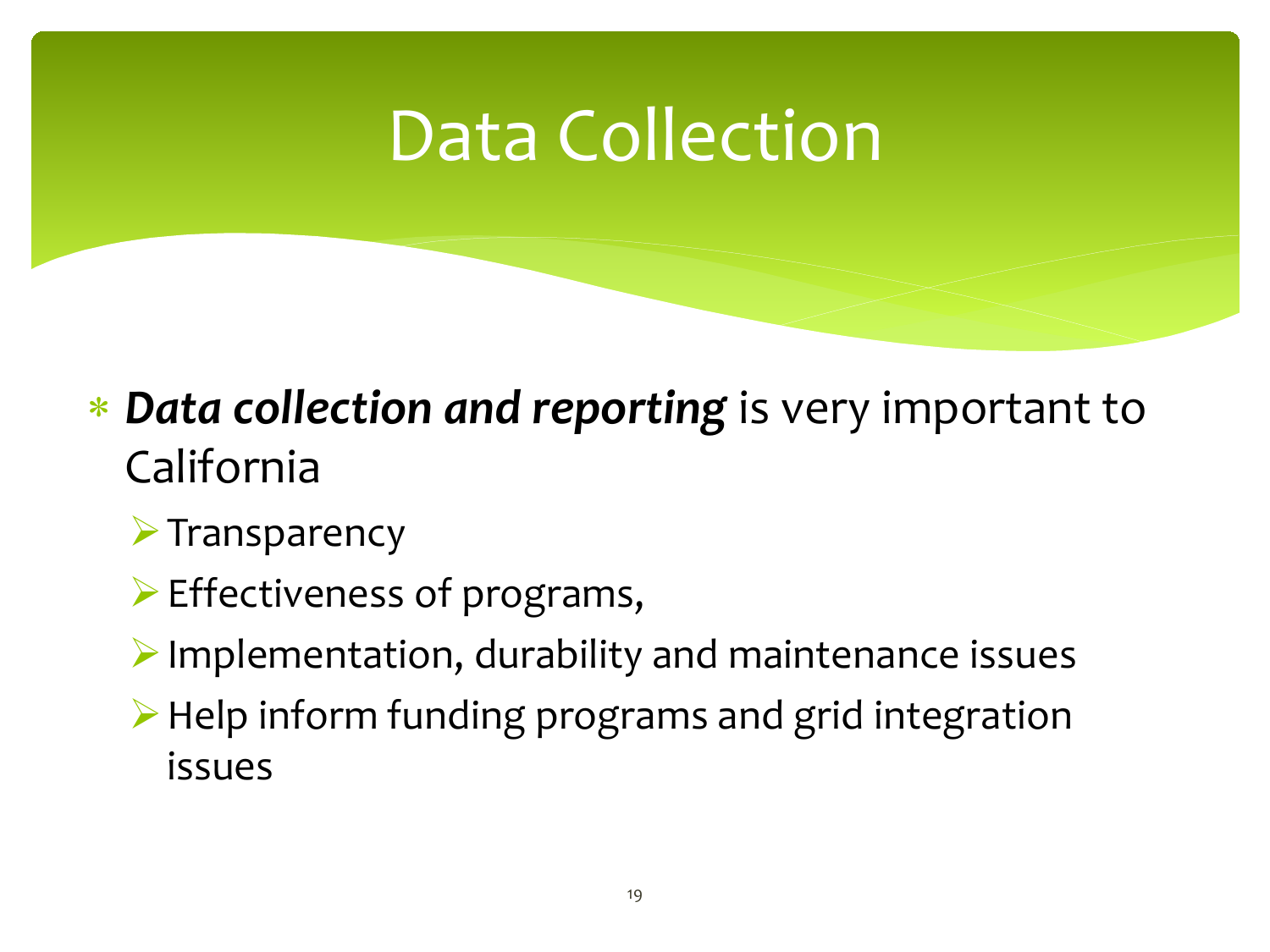### Business Considerations

- ∗ Investments should *not interfere with or undermine established and emerging businesses* in the marketplace
- ∗ VW's investments should *demonstrate corporate social responsibility and a full useful life sustainable business case*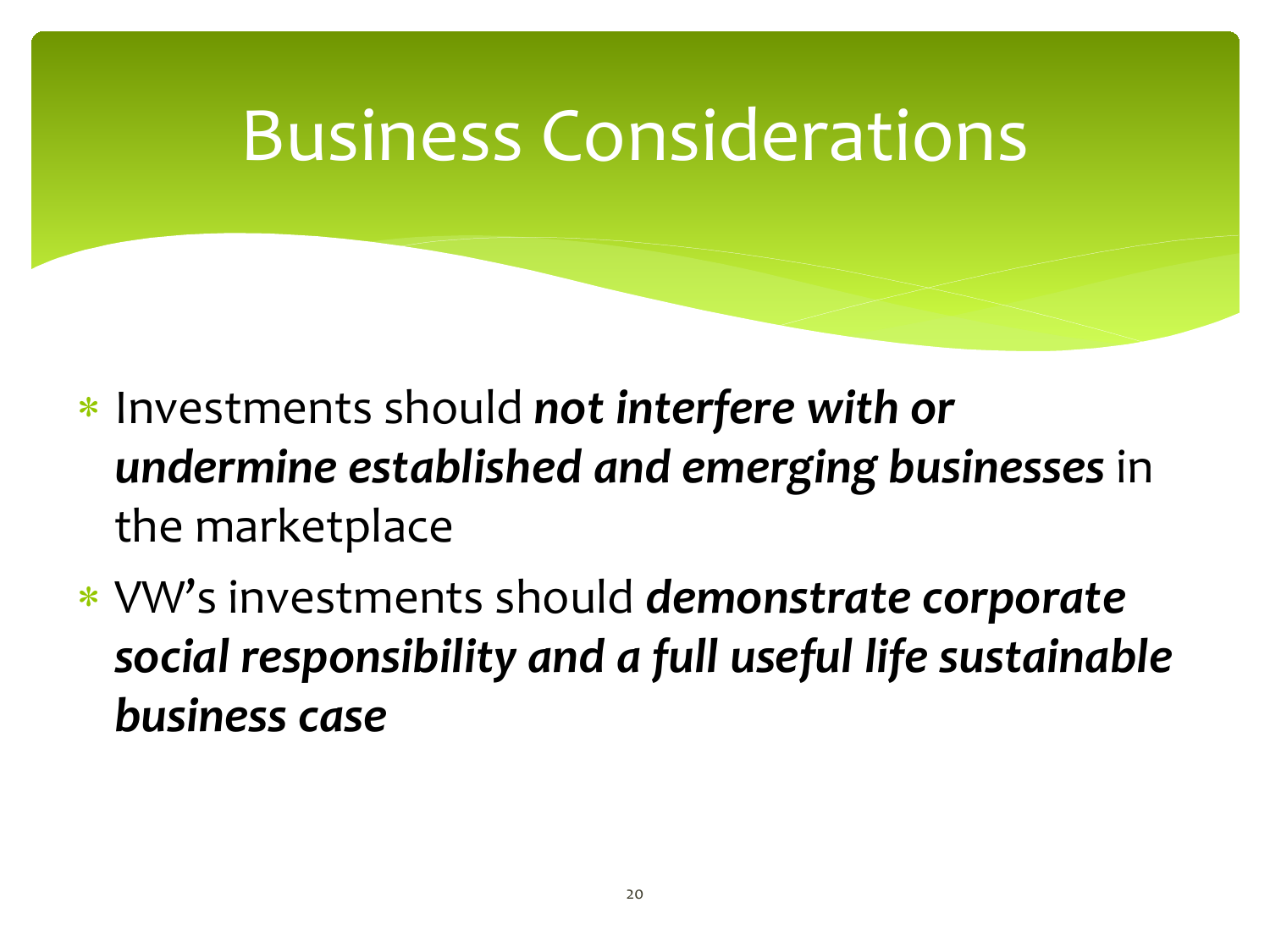#### California

# Priorities & Examples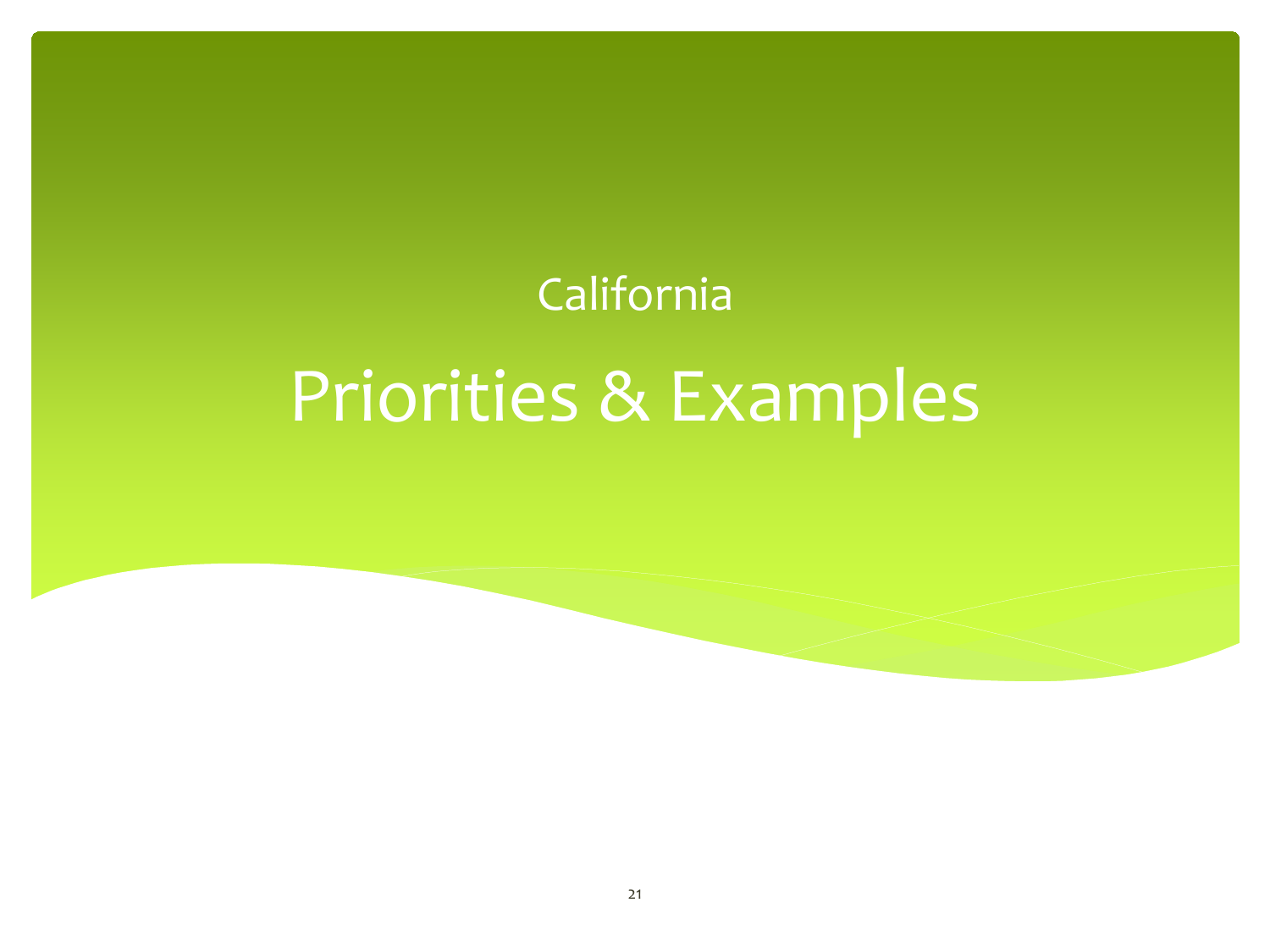### Infrastructure - Priorities

*To Expand the Consumer Market for ZEVs:*

- *1. Multi-unit dwelling* charging solutions
- *2. Workplace* charging, including Level 2 and Level 1

*To Support Extended Travel Range:*

*3. DC Fast Charge* stations, especially those that serve drivers with no home or workplace charging

*To Fill Gaps in Public, Long Dwell Time Charging:*

*4. Public Charging Stations*, especially at airports and medical facilities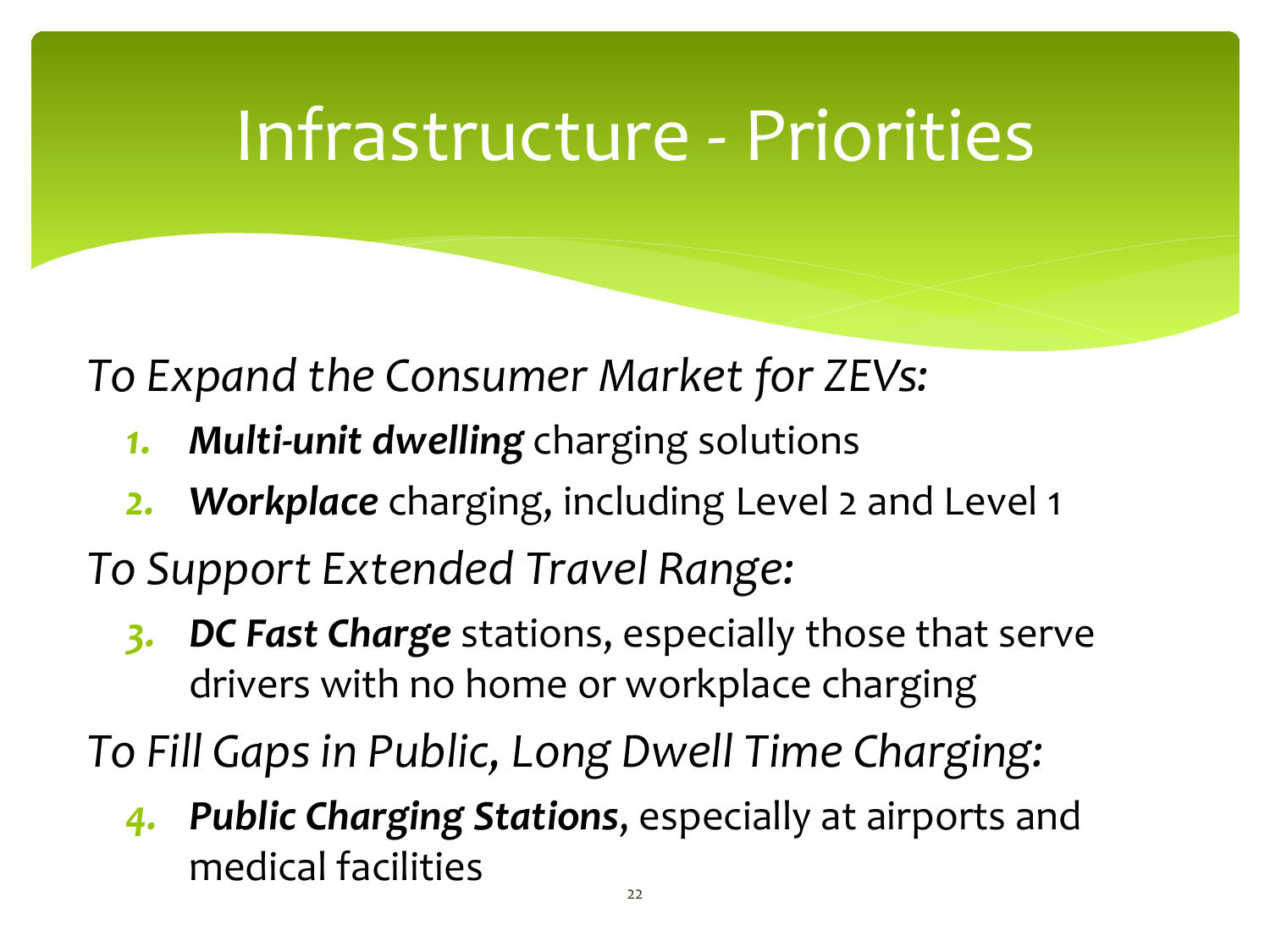### Infrastructure – Priorities (cont'd.)

*To Support all ZEV Technologies:*

*5. Hydrogen refueling station investments: ne*w stations, market development projects, including station commissioning, standards demonstrations and testing

*To Expand ZEV Technology across more transportation sectors:*

6. Multi-sector type infrastructure capable of serving commercial (*medium- and heavy-duty*) and public vehicles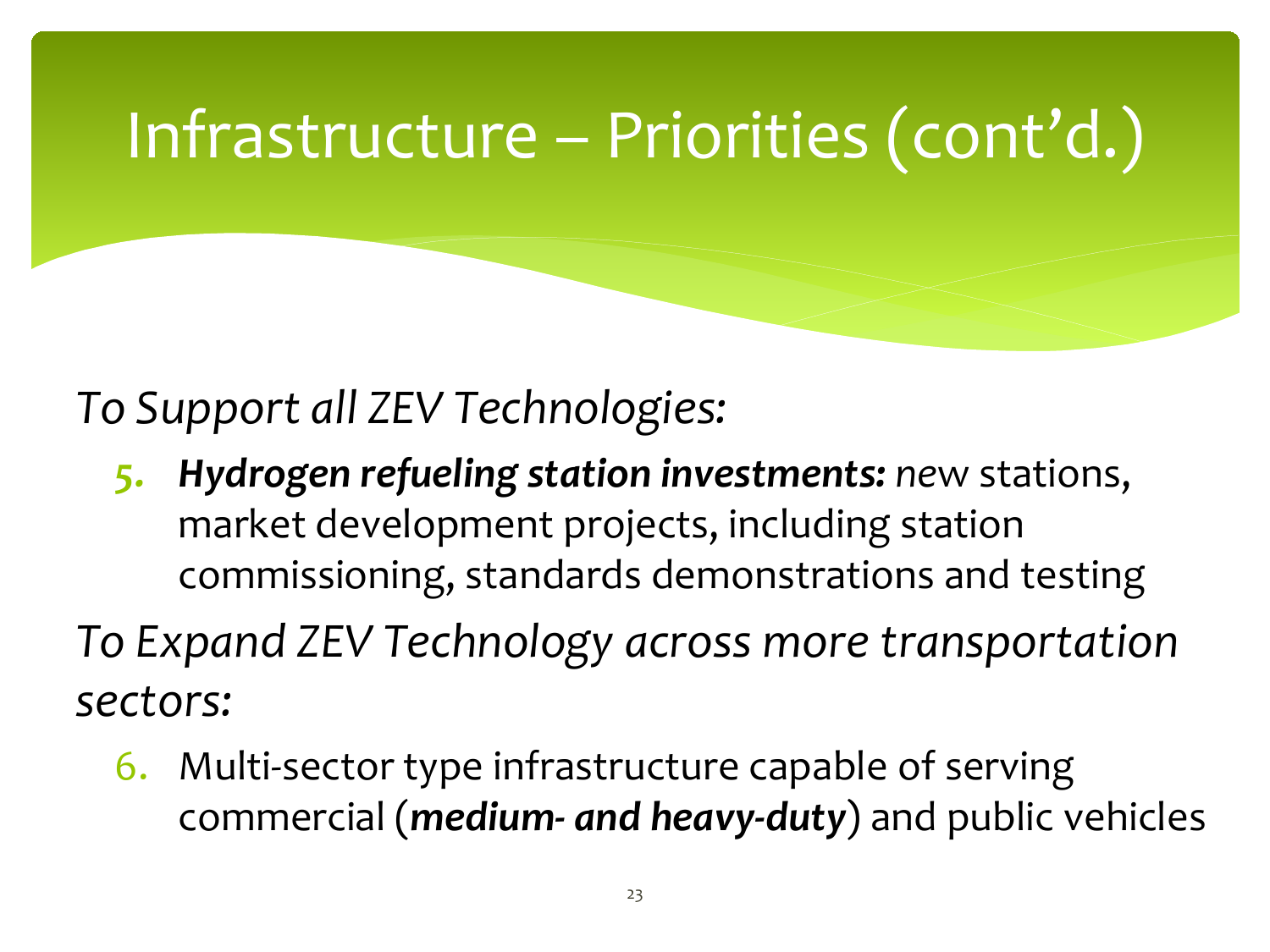### Infrastructure - Examples

- *1. Workplace charging challenge*
- *2. DC Fast Charge Plazas*
- *3. Vehicle-grid Integration (VGI) cooperation*
- *4. Plug-In Vehicle Garage*
- *5. Curbside charging*
- *6. Hydrogen station investment*
- *7. Hydrogen station network support*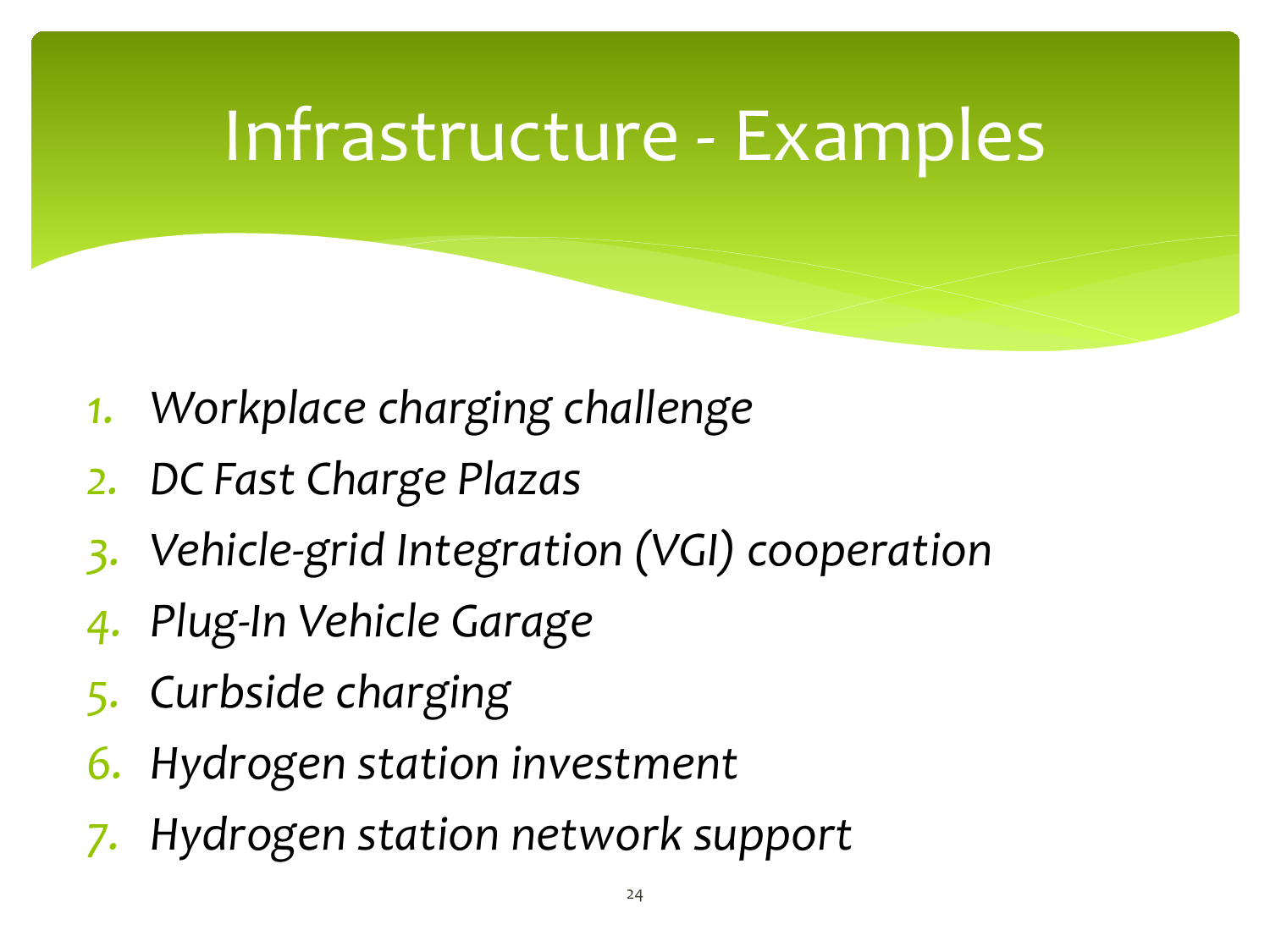### Public Awareness - Priorities

- ∗ Work with existing stakeholders to consolidate and leverage efforts, expanding the reach of public awareness programs
- ∗ Market ZEV attributes in a way that builds interest
- ∗ Measurement metrics that include total reach by market and by media type
- ∗ Include experiential marketing ride and drive opportunities and displays

▶ Driving ZEVs is shown to be most influential reason for deciding to buy a ZEV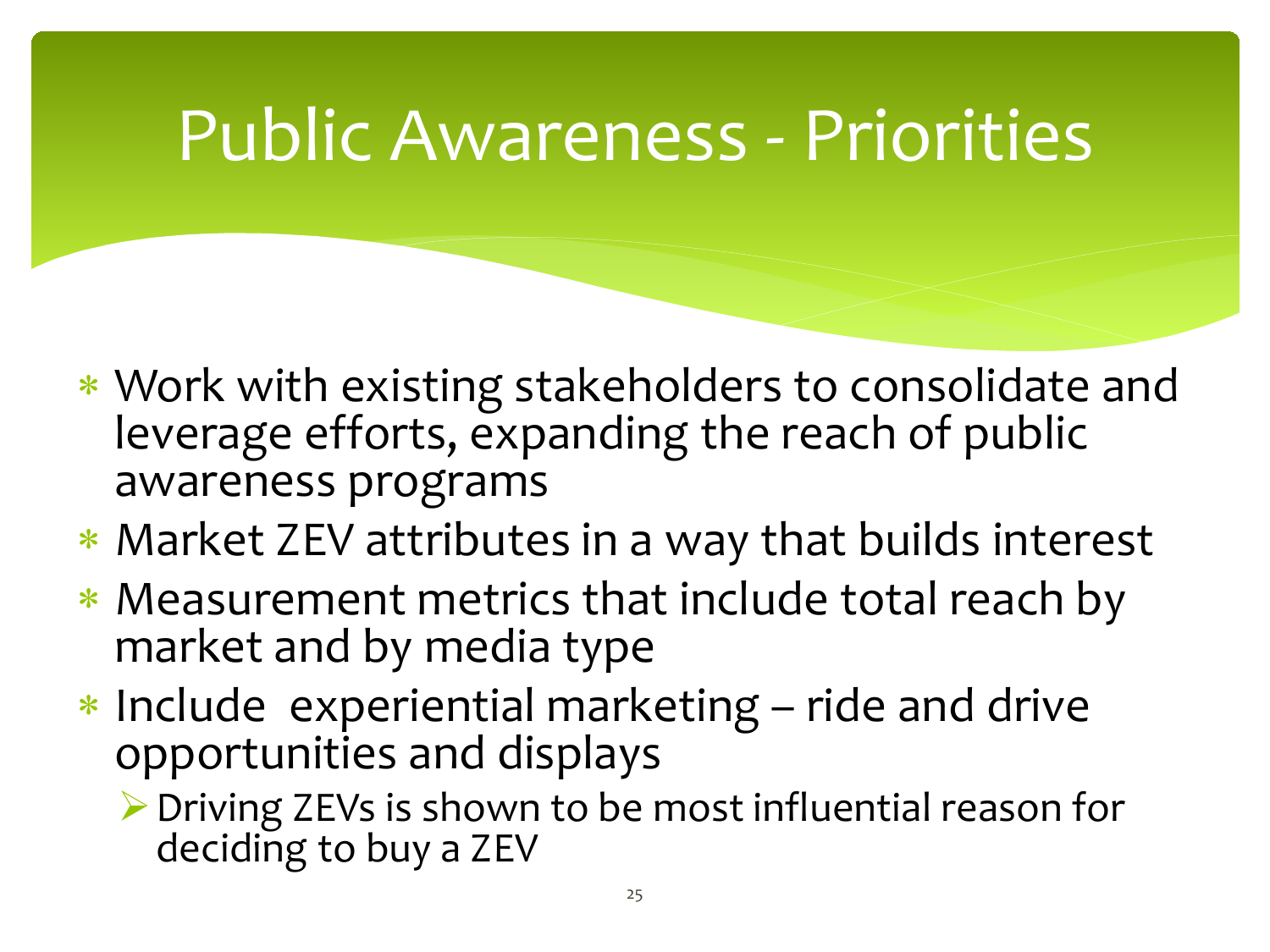### Public Awareness - Examples

- ∗ Fund a contractor to offer ride and drive opportunities at public events with multiple ZEV models
- ∗ Offer challenge grants to bring other stakeholders into multi-stakeholder-funded outreach programs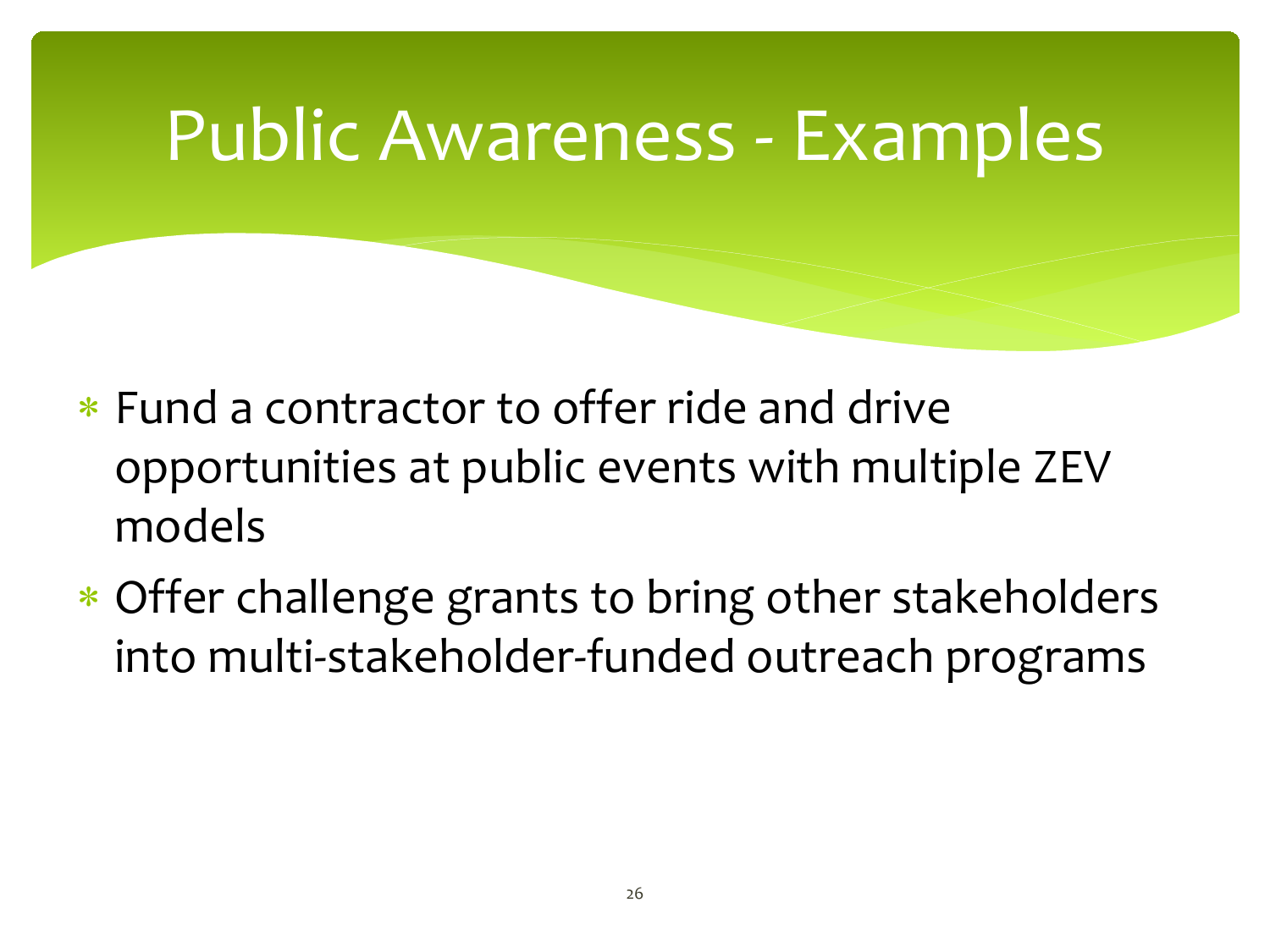### Increasing ZEV Access - Priorities

- ∗ Complementary to SB1275, increased access to ZEVs for a broad cross-section of California
	- 1. Vehicle Scrap and ZEV replacement programs particularly in disadvantaged communities
	- 2. Community-based car-share programs, especially those serving disadvantaged communities
	- 3. Zero Emission Shuttle Service/Transit
	- 4. Ride Hailing services, especially those serving disadvantaged communities
	- 5. Autonomous ZEV demonstrations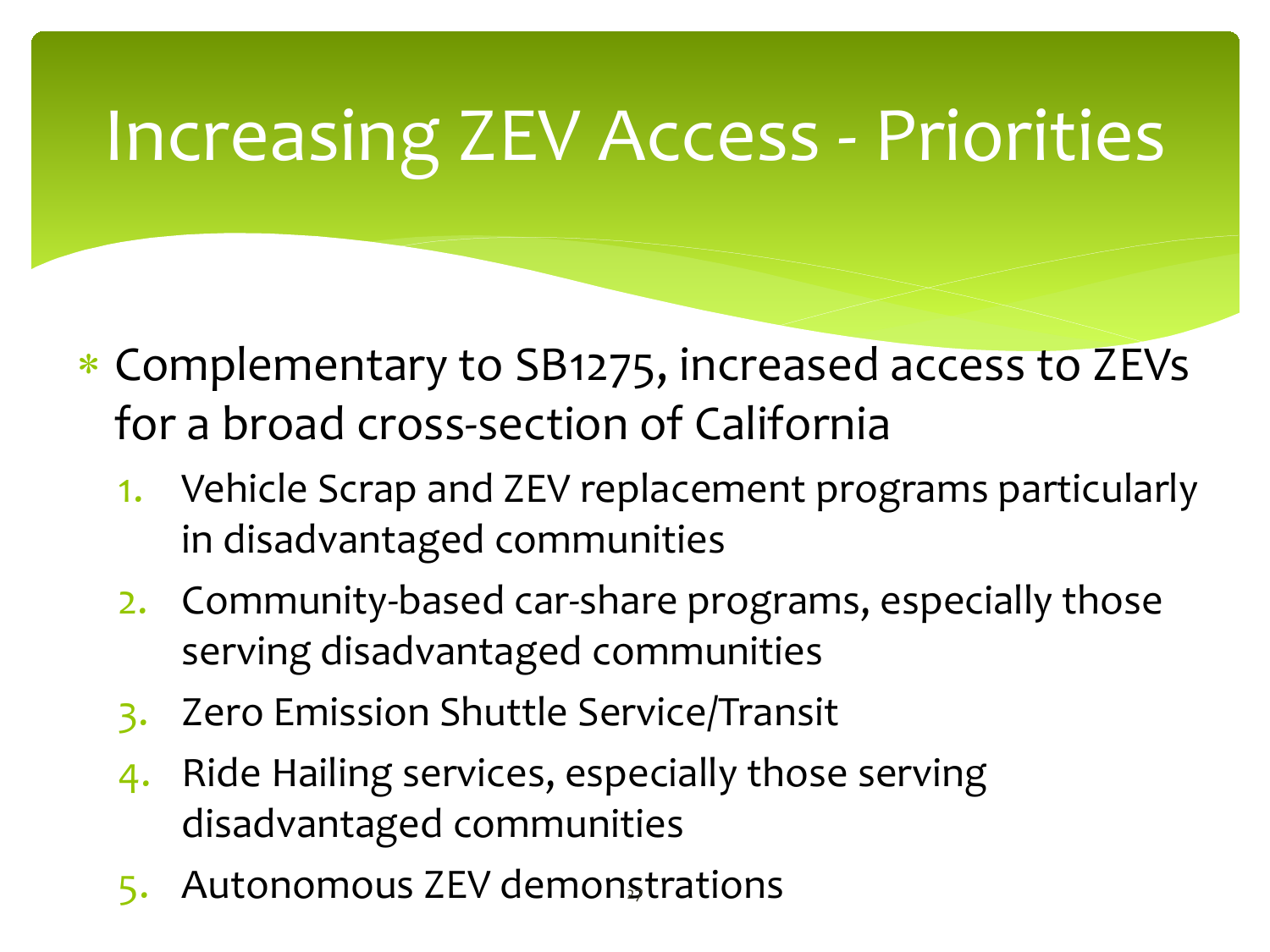## Green City - Priorities

- ∗ Expected to be transformative
- ∗ Selection criteria:
	- ARB recommends VW select a disadvantaged community using SB 535/SB 1550 definitions
	- $\triangleright$  Opportunities to improve transportation and vehicle emissions across multiple vehicle sectors
	- Leverages existing transportation plans and community efforts
	- $\triangleright$  Consideration of the level of impact that can be achieved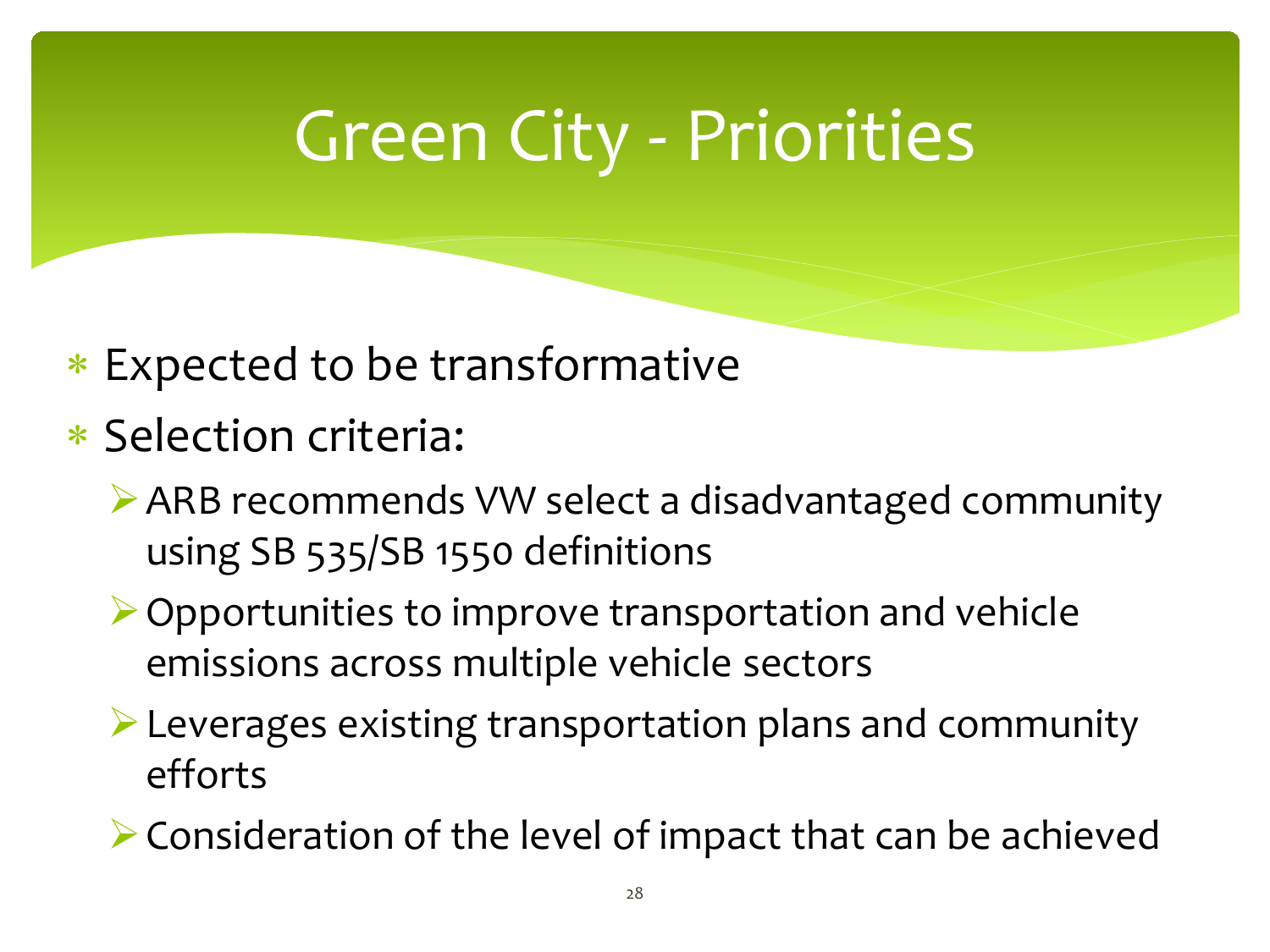# Recommended Green City Selection **Criteria**

- ∗ City population
- ∗ Air quality need
- ∗ Disadvantaged communities
- ∗ Economic viability of program
- ∗ Geographic separation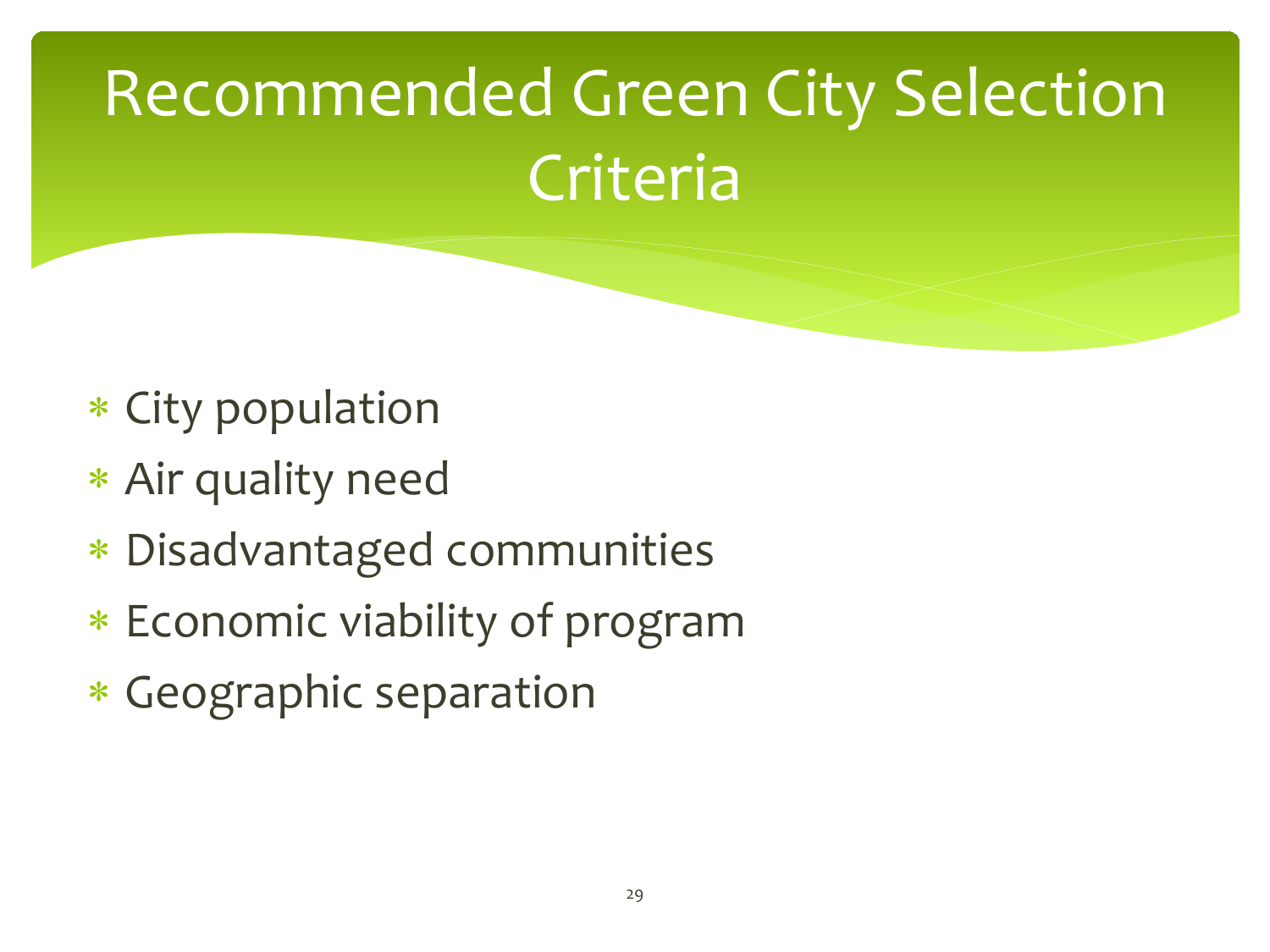## Green City - Examples

- ∗ A Green City project should include multiple types of investments, such as:
	- **▶ Zero emission transit**
	- **► Zero emission freight vehicles**
	- $\triangleright$  Car Sharing
	- Vehicle grid integration implementation

 $\triangleright$  Incorporation of renewable energy with ZEV infrastructure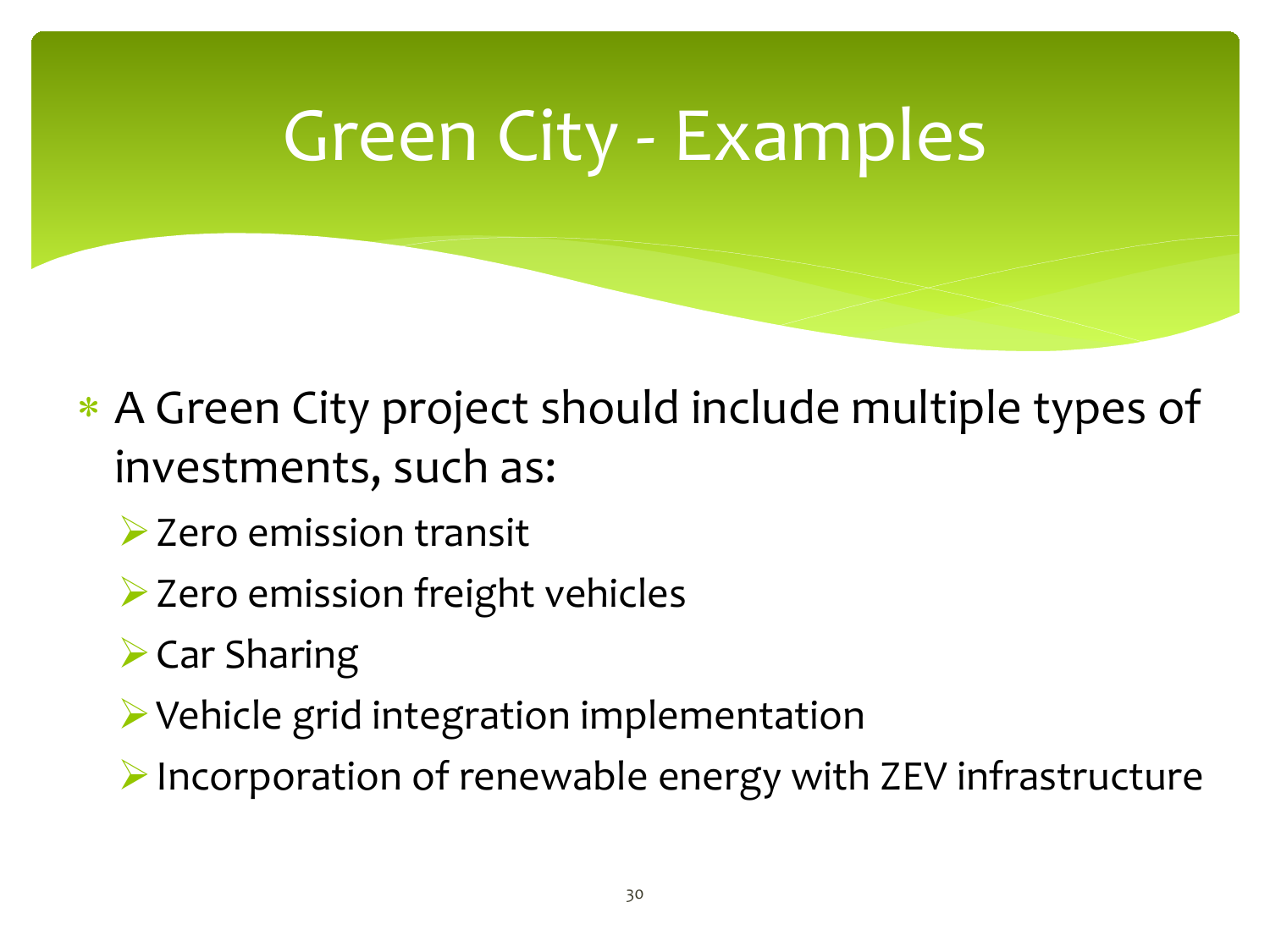### Summary of Workshop Comments

- ∗ December 2 in Sacramento and webcast
- ∗ Common Themes:
	- $\triangleright$  Strong support for electric vehicle infrastructure
		- Emphasis on DC fast chargers and multi-unit dwellings
		- $\checkmark$  Expressed desire that infrastructure use renewable energy
	- $\triangleright$  Infrastructure should both support, and create jobs in, disadvantage communities
	- $\triangleright$  Infrastructure should include Hydrogen refueling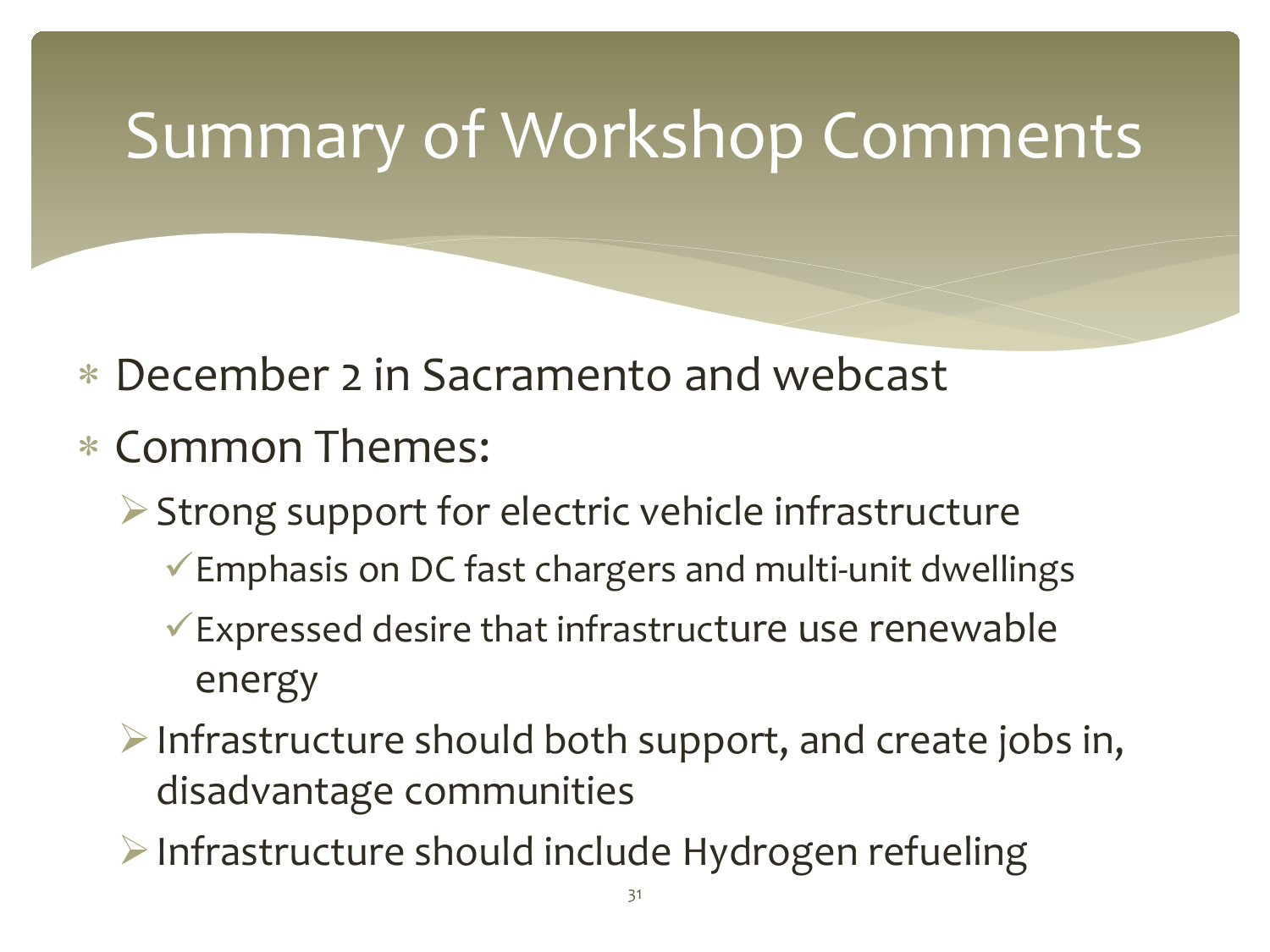### Summary of Workshop Comments

- ∗ Common Themes (continued):
	- $\triangleright$  No consensus on the value of outreach and education
		- Support for multi-stakeholder efforts
		- $\checkmark$  Others argued that the investment in infrastructure raises awareness of ZEVs
	- $\triangleright$  Maintain level playing field with other infrastructure providers
	- $\triangleright$  Maintain significant oversight
	- $\triangleright$  Support medium- and heavy-duty ZEVs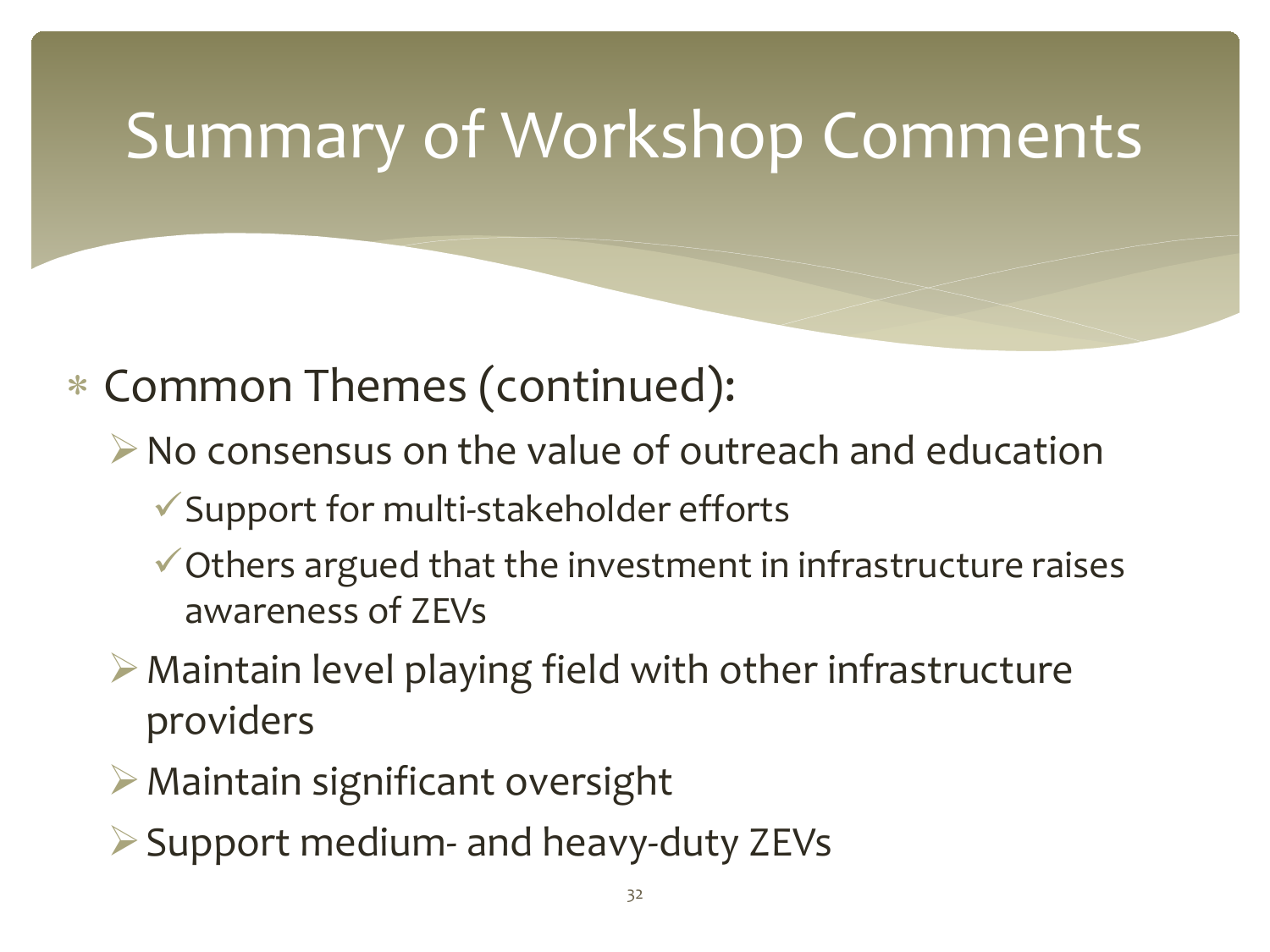### Pre-VW Plan Submission Events

- ∗ Partial Consent Decree approved October 25, 2016
- ∗ Public Workshop December 2, 2016
- ∗ Board Hearing December 8, 2016
- ∗ VW National Outreach Public Input Process Launch December 9, 2016
- ∗ ARB Public comment period ends December 16, 2016
- ∗ Post, and transmit to VW, recommendations, priorities, and goals by early January

[https://www.arb.ca.gov/msprog/vw\\_info/vsi/vw](https://www.arb.ca.gov/msprog/vw_info/vsi/vw-zevinvest/vw-zevinvest.htm)[zevinvest/vw-zevinvest.htm](https://www.arb.ca.gov/msprog/vw_info/vsi/vw-zevinvest/vw-zevinvest.htm)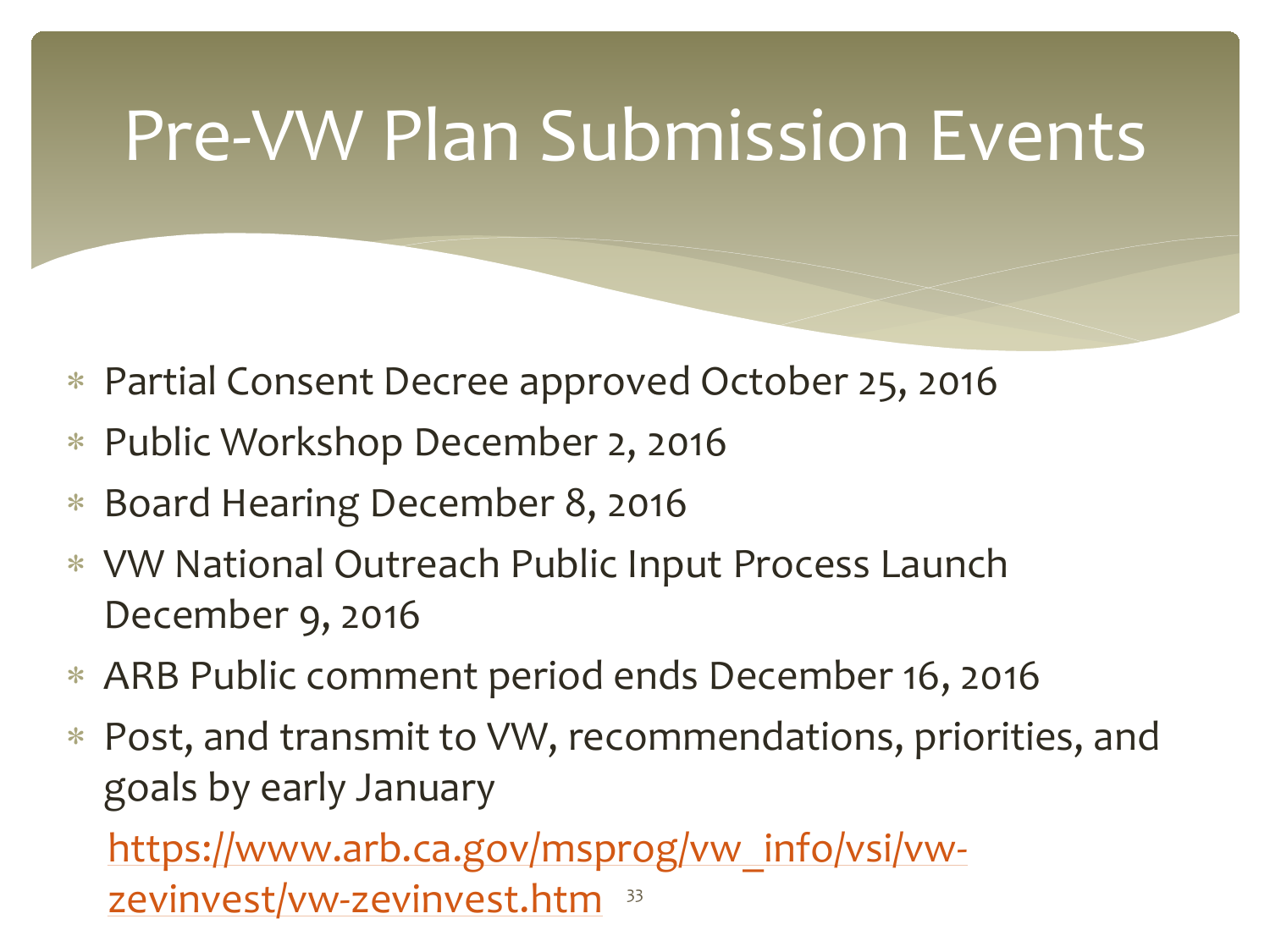# VW ZEV Investment Plan Approval Process

- ∗ VW submits to CARB a draft ZEV Investment Plan
	- $\triangleright$  Due by February 22, 2017
	- Includes proposed projects, estimated costs, timeline, and explanation of how each investment relates to identified goals
	- $\triangleright$  First 30-month period of \$200 million
- ∗ CARB approves plan in whole or in part